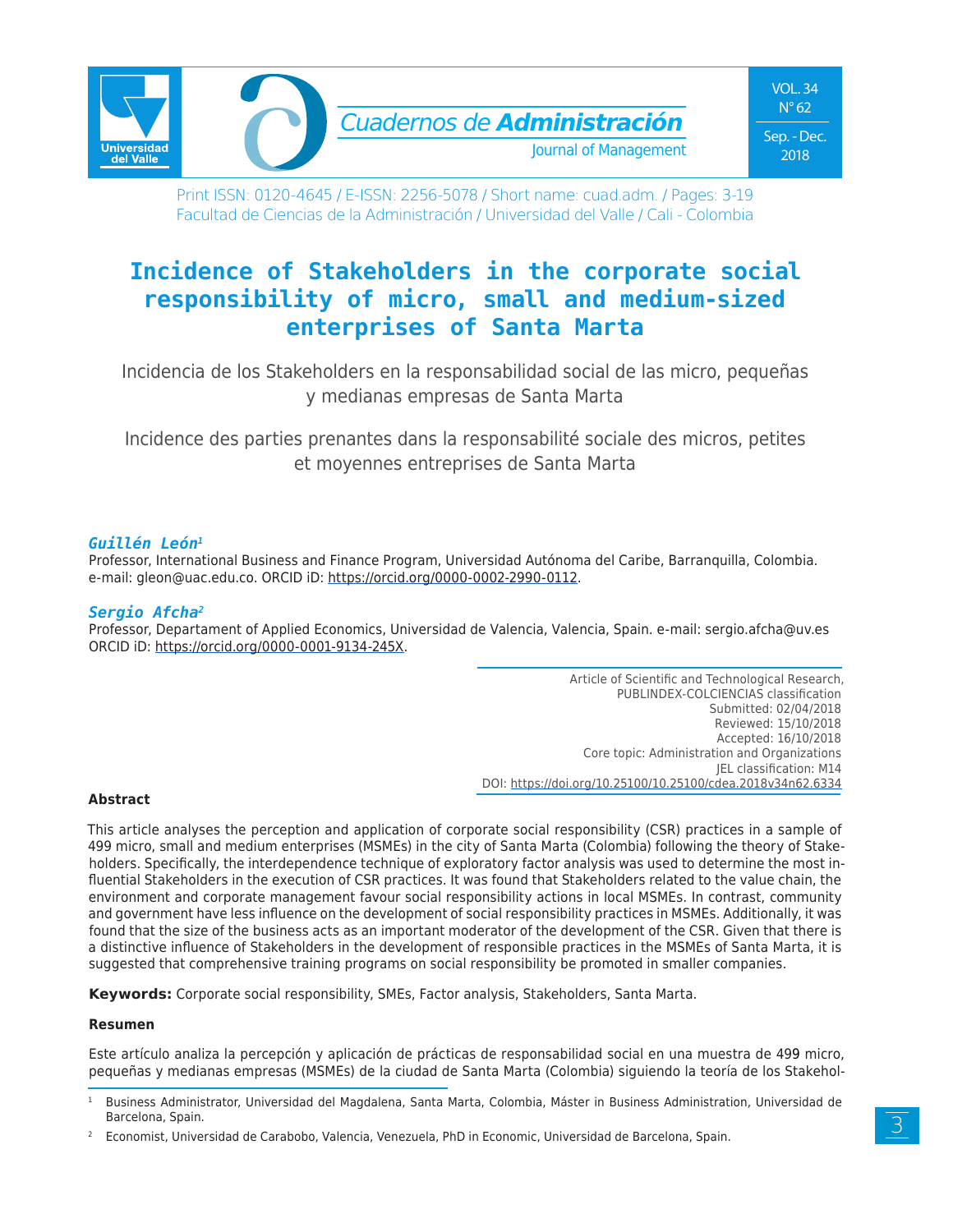ders. Específicamente, se utilizó la técnica de interdependencia de análisis factorial exploratorio para determinar los Stakeholders más influyentes en la ejecución de prácticas de RS. Se encontró que los Stakeholders relacionados con la cadena de valor, el medio ambiente y la dirección corporativa favorecen las acciones de responsabilidad social en las Mipymes locales. En contraste, comunidad y gobierno presentan menor influencia en el desarrollo de prácticas de responsabilidad social en las Mipymes. Adicionalmente, se encontró que el tamaño empresarial actúa como un moderador importante del desarrollo de la RS. Dado que existe una influencia distintiva de los Stakeholders en el desarrollo de prácticas responsables en las Mipymes de Santa Marta, se sugiere impulsar programas integrales de formación en responsabilidad social en empresas de menor dimensión.

**Palabras clave:** Responsabilidad social corporativa, Micro pequeñas y medianas empresas, Análisis factorial, Grupos de interés, Santa Marta.

#### **Résumé**

Cet article analyse la perception et l'application des pratiques de responsabilité sociale dans un échantillon de 499 micro, petites et moyennes entreprises (MPME) de la ville de Santa Marta (Colombie) selon la théorie des parties prenantes. Plus précisément, la technique d'interdépendance de l'analyse factorielle exploratoire a été utilisée pour déterminer les parties prenantes les plus influentes dans l'exécution des pratiques de RSE. Les parties prenantes liées à la chaîne de valeur, à l'environnement et à la gouvernance d'entreprise se sont montrées favorables aux actions de responsabilité sociale dans les MPME locales. En revanche, la communauté et le gouvernement ont moins d'influence sur le développement des pratiques de responsabilité sociale dans les MPME. En outre, la taille de l'entreprise s'est révélée être un modérateur important du développement de la RSE. Compte tenu de l'influence particulière des parties prenantes dans le développement de pratiques responsables dans les MPME de Santa Marta, il est suggéré de promouvoir des programmes de formation intégrale en responsabilité sociale dans les petites entreprises.

**Mots-clés:** Responsabilité sociale des entreprises, Micro, petites et moyennes entreprises, Analyse factorielle, Parties prenantes, Santa Marta.

## **1. Introduction**

In recent years, research on Corporate Social Responsibility (hereinafter CSR) focusing on micro, small and mediumsized enterprises (MSMEs) has received increasing attention in business literature (Vyakarnam, Bailey, Myers, and Burnett,

1997; Spence, 1999; Schaper and Savery, 2004; Perrini, 2006 and Sweeney, 2007). Although the importance of these companies is recognized internationally for their contribution to production and employment, their scope extends beyond the exclusively economic dimension to include aspects linked to a socially responsible behaviour in smaller companies. This proclamation is even more deserved in the context of developing countries and particularly in Latin American Countries, where MSMEs predominates as business model and leads employment creation and social cohesion; Therefore, it is necessary to integrate SR criteria into their management plans in order to contribute to the improvement of their image, competitiveness and the generation of economic, social and environmental value.

In Colombia, MSMEs are responsible for 80% of employment and contribute 40% of the Gross Domestic Product (DANE, 2016) with an increase of 15.8% of SMEs in 2016 compared to 2015 (Red de cámaras de comercio, 2017). In the city of Santa Marta<sup>1</sup>, the city analysed in this paper, the number of MSMEs amounted, in 2016, to 20,141 companies representing 99.7% of companies in the city. In total, there are 19,300 microenterprises, 640 small companies and 201 mediumsized companies (Chamber of Commerce of Santa Marta, 2016), whose activity represents 20% of local GDP and generates 86.5% of employment. Given the economic importance of MSMEs, a substantial part of the business literature has been oriented towards the analysis and understanding of the links of these companies with the rest of society. In particular, the theory of Social Responsibility has been implemented to evaluate responsible practices in smaller companies (Nejati, Amran, and Hazlina, 2014), and their interaction with different Stakeholders. Therefore, it is important for MSMEs to identify the stakeholders' expectations in order to prioritize the implementation of responsible practices that satisfy the interests shared with them.

Freeman (1984) defined the stakeholders as any individual or group that may affect or be affected by the achievement of the

<sup>1</sup> According to the DANE, Santa Marta registered a population of 466,000 people for 2015 and an occupancy rate of 56.2%. The distribution of employed persons by type of work reveals a greater participation of independent workers with 57.4%; 28.6% as a private employee and 4.6% as a government employee.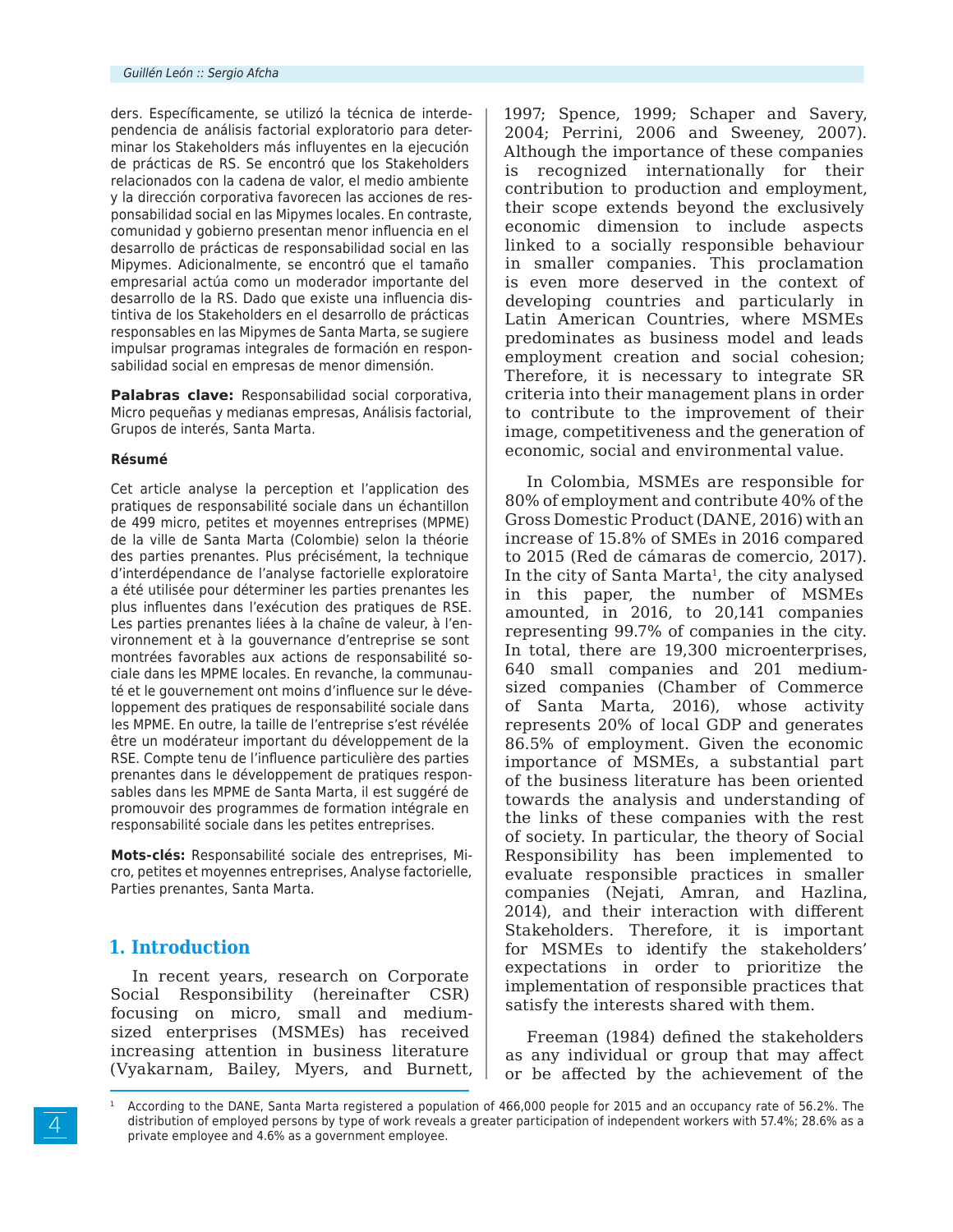objectives of the organization. In this sense, the Stakeholder approach is an appropriate model to interpret the relationships and levels of influence that different actors can have in the development of socially responsible practices in MSMEs. In fact, in Colombia, some research projects have explored the study of CSR and the relationship with Stakeholders in the context of smaller companies. Studies of national order (Aya and Sriramesh, 2014), local (Ramírez and Rivera, 2012; León, Castán, and Afcha, 2015), sectorial (López, Contreras, and Molina, 2011; Sanclemente, 2015), theoretical (Uribe, 2010; Rivera and Malaver, 2011) and by groups of different interests (García, Azuero, and Salas, 2013), have examined the incidence of this theory in the development of CSR practices, with heterogeneous results. In addition, in Latin America, the study of CSR and the Stakeholders approach in MSMEs, has received great attention in the literature (Amato, Buraschi, and Peretti, 2016; Montañez and Gutiérrez, 2014; Galego, Formigoni, and Pompa, 2014). In general, these studies coincide in pointing out the need of further research in the particularities of CSR in MSMEs

In the Colombian context and, particularly, in the case of the cities of the Caribbean Region, the analysis of the perception and application of social responsibility practices in smaller companies has been a little explored topic. Given the importance of the city of Santa Marta within this region, we consider that examining the level of awareness, the actions carried out and the interested parties that promote or manage the development of CSR in these companies, is of academic and business interest. In this way, it responds to the demand of the literature to generate empirical evidence with research that allows socially responsible actions in smaller companies to be quantified and evaluated (Gallardo, Sánchez, and Corchuelo, 2013; Keck, 2016). In addition, our research contributes to gaining a better understanding of CSR practices in developing countries (López *et al.,* 2011), complementing the scarce literature and insufficient empirical evidence for the case of Latin America (Vives and Peinado, 2011).

It is hoped, therefore, that this research may contribute to the development of the study of CSR in smaller companies in developing economies, particularly in Colombia, a benchmark in Latin America for having a long tradition of companies linked to social causes. Specifically, the objective of the research is to determine the influence of the stakeholders on the appreciation and execution of CSR actions in MSMEs of the city of Santa Marta (Colombia) from the development of a tool (measurement scale) to measure the incidence of Stakeholders in the execution of CSR practices. The use of the exploratory factor analysis technique is proposed as a tool for identifying the explanatory factors in the execution of responsible actions in the local MSMEs.

The rest of the article is organized as follows. Section two briefly presents the theory and literature review of the CSR and the Stakeholders. In particular, it discusses how Stakeholder Theory influences the CSR initiatives of MSMEs. Section three presents the methodology, indicating the study sample and the method that guides the empirical component. Section four describes and discusses the results. Finally, the last section presents the conclusions.

## **2. Literature review**

During more than five decades of debate on CSR, a theoretical framework has been constructed that has favoured the development of approaches, methodologies and empirical research studies of social responsibility in the context of large and small companies. Eilbirt and Parket (1973) defined the CSR as a "good neighborhood" in recognition of the common space and shared relationships that companies maintain with the community where they operate and where they can contribute voluntarily to the solution of community issues. Davis (1973) essentially agrees with the neighbourhood approach of the company, but assumes a broader definition of the CSR considering that the scope and response of the company goes beyond the limits of issues related to its economic, technical and legal aspects. These views shared by the authors on the "obligation" of the company faces different scenarios, because the economic and social environment in which a company finds itself will be unique for each company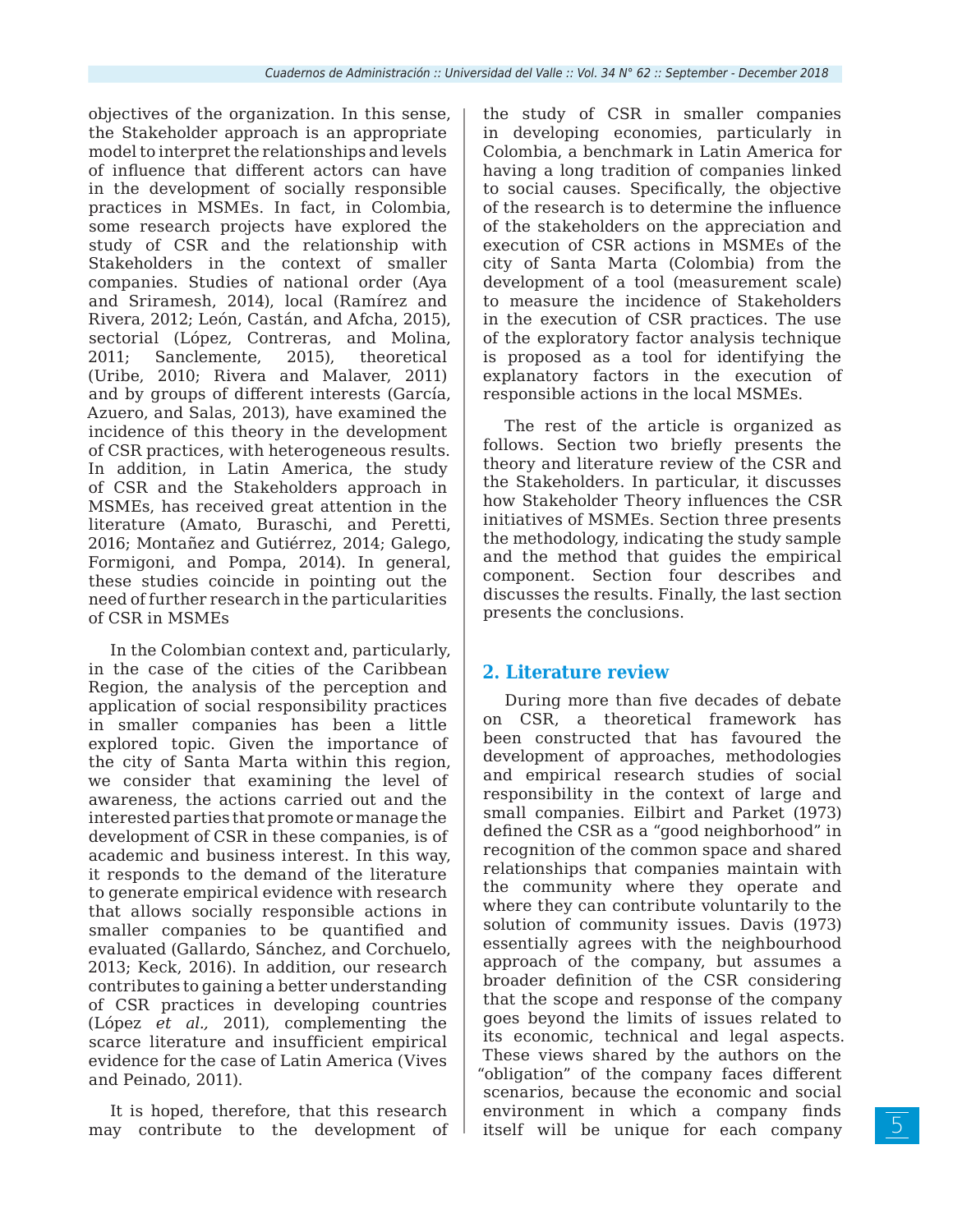and, therefore, the economic, social and environmental areas of business interest acquire a very singular connotation.

On the other hand, the development of literature in SMEs has not moved on from the same theory, so the construction of a standardized model or model of CSR that provides a credible perspective of the management of SMEs is still far from being consolidated (Russo and Perrini, 2010; Guibert, 2009; Weltzien and Shankar, 2011), due to, among other things, the difficulty of integrating all small businesses into a general theoretical model (Curran and Blackburn, 2001). This restriction has limited the advancement of our understanding since the existing literature offers results that are either fragmented (Joyner, Payne, and Raiborn, 2002) or inconclusive (Salzmann, Ionescu-Somers, and Steger, 2005), thus underrating the potential that CSR can have in these companies (Porter and Kramer, 2006).

Given this limitation, the Stakeholder approach could be a useful approach to explore the SR-SME relationship (Murillo and Lozano, 2006, Herrera, Larrán, Martínez, and Martínez-Martínez, 2016). Although some authors consider this theory more appropriate for large companies (Perrini, 2006) since the standards and areas of CSR were designed according to their interests (Jenkins, 2006; Enderle, 2004), there are studies in the literature that apply Stakeholder theory as a way to measure CSR activities in SMEs (Gallardo, *et al.,* 2013), with results close to those observed in large companies (Brammer and Millington, 2006; Coppa and Sriramesh, 2013). In this sense, to establish a better understanding of the CSR in smaller companies, several authors insist on the need for further research on the ethical issues of the CSR from the perspective of the MSMEs, instead of from that of large companies (Thompson and Smith, 1991; Jenkins, 2004). Bearing in mind this call for literature, and with the purpose of contributing to the theoretical-empirical research of the CSR in the MSMEs, this paper proposes to evaluate, from the theory of Stakeholders, the socially responsible initiatives implemented in the MSMEs2 of the city of Santa Marta.

The literature that examines theoretically and empirically CSR practices in MSMEs has grown in recent years. Among the studies that offer a quantitative view of CSR we find: Quazi and O'Brien (2000), Russo and Tencati (2009), Turker (2008), Coppa and Sriramesh (2013), Campopiano, De massis, and Cassis (2012), Chih Hung (2011), Gallardo *et al.* (2013), Herrera *et al.* (2016). These studies analyse the implementation of social responsibility practices in SMEs based on the link with Stakeholders in developed countries. For the context of Colombia, Aya and Sriramesh (2014) perform a qualitative work on the perceptions and practices of CSR for a sample of Colombian SMEs and find in clients, employees and shareholders the most influential Stakeholders for SMEs in Colombia. For their part, León, *et al.* (2015) explore the application of CSR practices in local MSMEs in the city of Sincelejo and find an orientation of CSR activities focused on the community and employees.

In general, the studies of CSR of SMEs in Colombia follow a descriptive approach in their treatment, similar to other developing economies where qualitative CSR research predominates (Lockett, Moon, and Visser, 2006), reinforcing the need for quantifying and evaluate socially responsible actions (Gallardo *et al.,* 2013).

## *2.1. The focus of the "Stakeholders" in the MSMEs*

The commercial relationship of the companies with the market and their interaction with various influential actors for their existence leads to the development of the Stakeholder approach. Under the premise that the managers of the companies must not only satisfy the claims of the shareholders but must also consider the presence of other agents that may affect or be affected by the results of the company

In Colombia, the category of micro-enterprises according to the number of employees corresponds to companies with less than 10 employees; small businesses with less than 50 employees; and medium-sized companies with less than 200 employees. The data of the Colombian Confederation of Chambers of Commerce (Confecámaras, 2015), records for Colombia a total of 1,372,923 MSMEs, of which 1,273,017 (92.72%) are microenterprises, 79,926 (5.82%) small businesses and 19,980 (1.46%) medium-sized companies.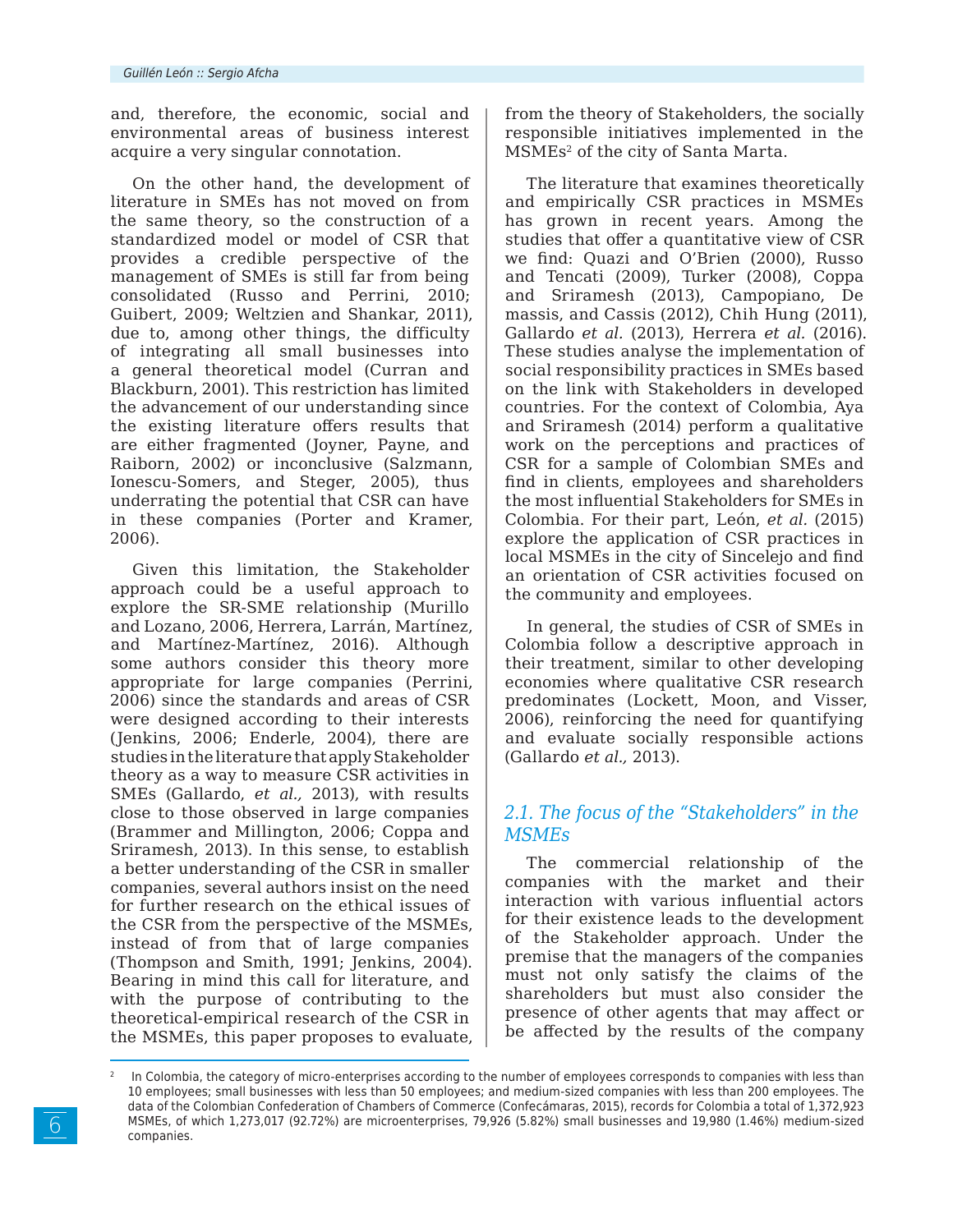and without which it would cease to exist (Freeman, 1984), the investigation of the association of CSR with the Stakeholders is strengthened. As suggested by Spence (2016), the Stakeholder theory could be the business and society framework that has had the most impact in the academic literature and in the business of CSR. In this sense, the theory can be applied to any organization because, in each experiment, the stakeholders are recalculated, especially in SMEs, where the interaction with different actors is more dynamic and is highly influenced by the relationships and networks that add value, so intuitively this theory could be constructive for SMEs (Jenkins, 2006).

The multidimensional nature of the company and its relationship with different actors justify the implementation of Stakeholders for evaluating CSR practices in different business contexts (Fisher, Geenen, Jurcevic, McClintock, and Davis 2009; Tang and Tang, 2012; Herrera *et al.,* 2016). Additionally, the personalized management style and the "informal" nature of the SME processes give greater confidence to the owners to interact with the Stakeholders (Jenkins, 2006) and influence their CSR approach (Jamali, Zanhour and Keshishian, 2009). In this sense, our work analysis the Stakeholders: employees, corporate management, environment, community, value chain (customers, suppliers, competition) and government; evaluating the incidence they may have on the social responsibility practices of the Santa Marta MSMEs.

Employees are Stakeholders with significant power to influence their organizations (Clarkson, 1995; Freeman, 1984), so having satisfied and motivated employees contributes to business growth and the execution of SR practices, as well as their productivity (Murillo and Lozano, 2006). Particularly, in the case of SMEs, managers perceive employees as important actors (Longo, Mura, and Bonoli 2005) with influence to engage in CSR actions (Thompson and Smith, 1991; Jenkins, 2004).

Regarding the corporate management of MSMEs, in most of them, owner / manager or partners are the main owners of the company. Therefore, the personal values of the owner have an effect on the strategy of SR, since

small companies are characterized by the absence of the separation between ownership and management (Quin, 1997). In addition, managers are seen as crucial mediators of the influence of the Stakeholders and their inclusion in the corporate action plans (Fineman and Clarke, 1996).

In respect to the environmental aspect, the study by Elijido-Ten (2008) revealed that stakeholder pressure can induce to the implementation of environmental protection measures in SMEs, conditioning the company's environmental behaviour. In this sense, the literature on Stakeholders and the environment provide positive evidence respect to the implementation of environmental management systems (Gray, Owen, and Adams, 1996).

In general, the community is an important and influential Stakeholder in the adoption of responsible practices in SMEs (Dyer, 1996; Castka, Balzarova, Bamber, and Sharp, 2003) and often community-based SR activities are well developed in these companies (Cornelius, Todres, Janjuha, Woods, and Wallace, 2008); because the close relationship with the community can favour the success of these companies (Besser, 1999). Brown and King (1982) found that firms' decisions are more influenced by the defence of the law or the fear of punishment that communities can exert. In that sense, Curran, Rutherfoord, and Smith (2000) show that the relationship of SMEs with the community is non-existent and the disconnection with the local community favours greater autonomy in the decision making process (Jenkins, 2004).

On the other hand, Stakeholders linked to the value chain (suppliers, customers and competition) seem to have higher influence on SR practices implementation. The case study of Castka *et al.* (2003) indicates that suppliers or business partners are important stakeholders for SMEs and the pressure of these agents influences the design of business strategies that promote SR (Friedman and Miles, 2001; Longo *et al.,* 2005). In the case of suppliers, some studies found that companies prefer to contact certified suppliers on SR issues and thus, avoid the risk of being associated with suppliers that may later affect their reputation and image (Henriques and Sadorsky, 1999;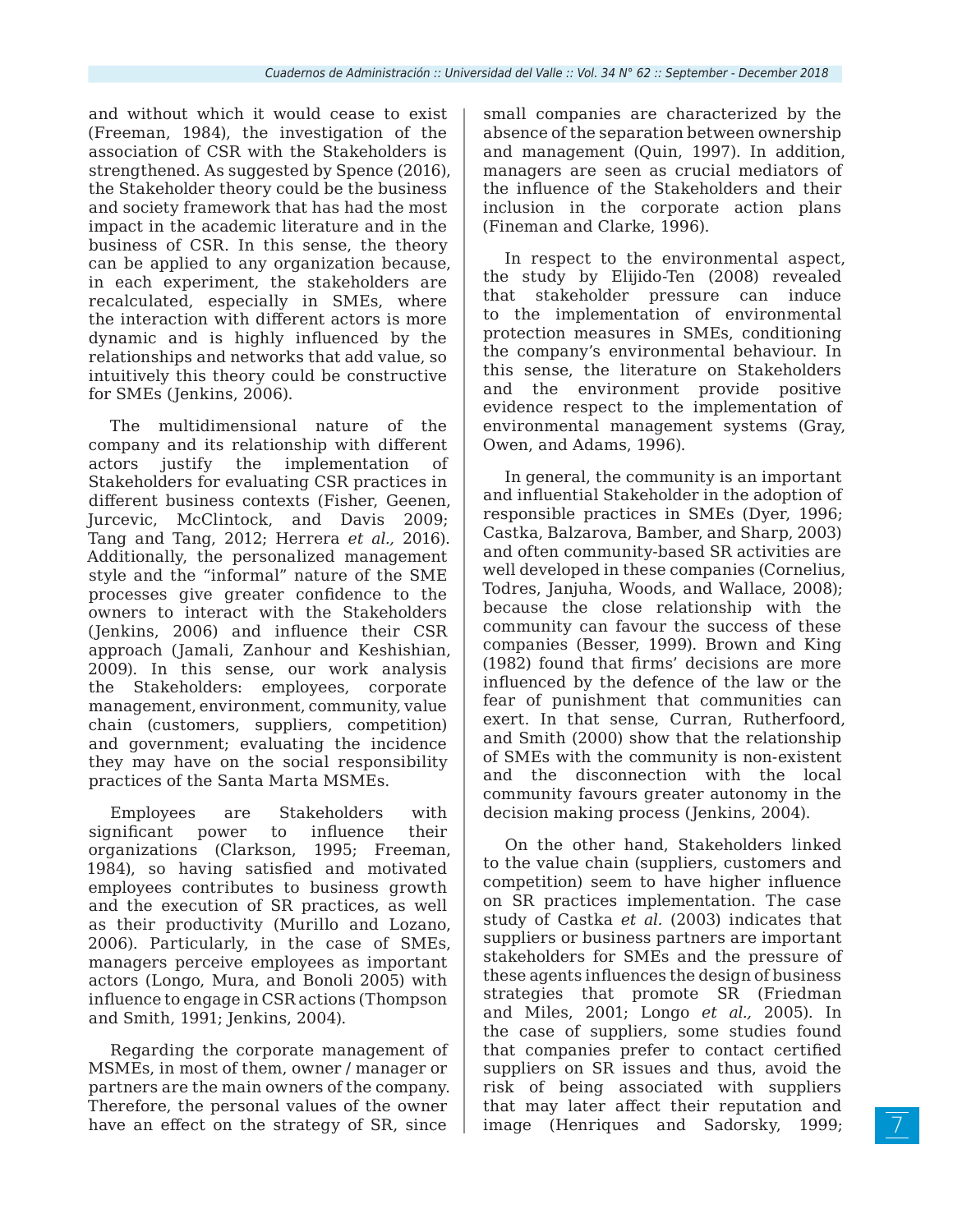Spence, 1999). On the other hand, given the importance and of customers and clients for firms, those of them orienting SR activities towards the market enjoy greater loyalty (Ali, Yilmaz, and Nazir, 2010). The literature also indicates that customers prefer to buy products from companies interested in the environment (Mandl and Door, 2007), with social initiatives (Klassen and Vachon, 2003) and maintaining good citizenship (Zaman, Yamin, and Wong, 1993; Gildea, 1994). In line with this, Fitchett (2005) states that clients constitute the main ethical firm obligation and SR strategy must include aspects related to these stakeholders. Finally, competition has legitimate expectations about firms' responsible behaviour, for instance respect for free competition. Carroll (1989) suggests that SMEs could implement SR policies that would directly affect their competitiveness, since SMEs have relationships with similar competitors (Jenkins, 2006) and stronger ones (Perrini, 2006) than large companies.

In relation to the government, SMEs relate with their central role of legislator and market regulator (Petts, Herd, Gerrard, and Horne, 1999; Spence and Lozano, 2000; Tilley, 2000; Revell and Blackburn, 2005) with little influence on the promotion SR practices; whose main objective lies in the company fulfilment of law (Simpson, Taylor, and Barker, 2004).

## **3. Methodology**

Regarding the research objectives, the study is descriptive and explanatory. For the purposes of data collection, a field investigation is considered. In relation to the research approach, the study can be classified as quantitative. As for the construct, it is considered a measured variable that takes place within a hypothesis, theory or theoretical model (Hernández, Fernández, and Batista, 2014). In this sense, we propose the perception of CSR as a study construct and we direct it from the Stakeholders' approach for two reasons: i) real or potential power and ii) pragmatism. The real or potential power of the stakeholders influences management decisions and therefore, directly or indirectly, affects the adoption of responsible practices. For its part, the personalized and less formal management style of SMEs favours

pragmatism in the application and adaptation of SR practices or models.

# *3.1. Population and sample*

The population studied was the micro, small and medium-sized enterprises of the city of Santa Marta, registered in the chamber of commerce in 2015. The sample of the study was 499 companies, disaggregated by size conglomerates in micro (273), small (155) and medium-sized companies (71); distributed in four economic sectors: industry, commerce, services and agriculture. The representativeness of the sample of companies was calibrated through the establishment of weighting coefficients according to the defined economic sectors. In order to control the non-response rate, replacement companies were predetermined. The confidence level was 95% and the margin of error was 4%.

# *3.2. Data collection*

The data was obtained from primary sources through personal surveys and by e-mail. The consultation of previous studies (Donaldson and Preston, 1995; Vives, Corral, and Isusi, 2005; Sriramesh, Wee, Ting and Wanyin, 2007; Instituto Ethos, 2016; ANDI, 2013; CEMEFI, 2015; IARSE, 2008) inspired the design of the questionnaire to evaluate the actions of SR in the MSMEs of Santa Marta. Additionally, a pilot scheme of the questionnaire was validated in the MSMEs of the city of Sincelejo (León *et al.*, 2015). The survey was directed to the owner or administrator of the company (See appendix). The final questionnaire of 81 questions is composed of three sections. The first section of 8 questions configure the structure, economic and organizational characteristics of the company. The second section of 11 questions assess the perception and application of CSR actions. The third section of 61 questions uses the Likert scale of 5 points (1-Never and 5-Always) to measure the degree of execution of responsible practices in relation to the *Stakeholders*, namely: i) employees (8 questions); ii) corporate management (7 questions); iii) environment (10 questions); iv) community (8 questions); v) value chain "customers, suppliers, competition" (18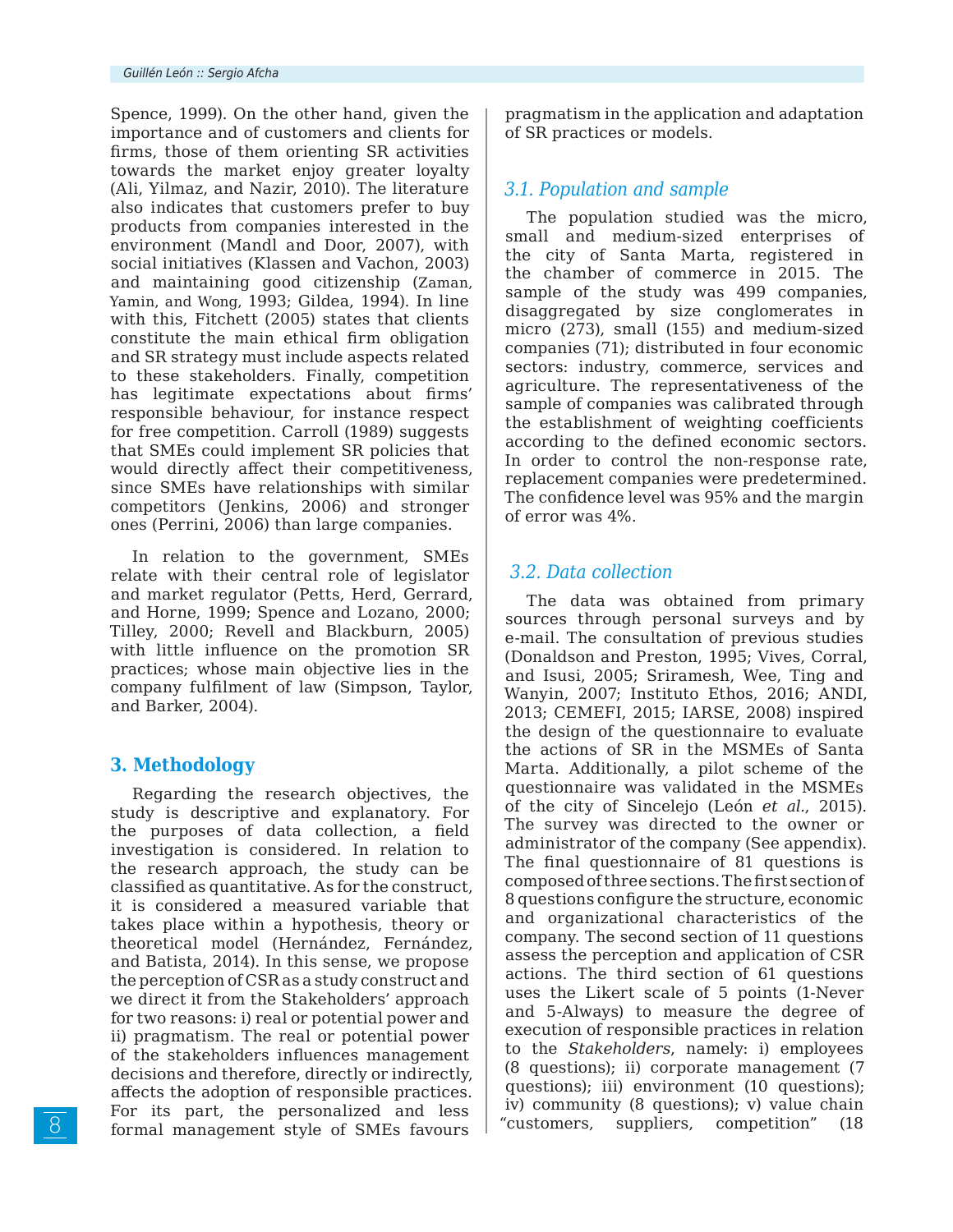questions); vi) government / public sector (10 questions). This type of scale has been widely used in research surveys on CSR in SMEs (Baden, Harwood and Woodward, 2009).

### *3.3. Data analysis procedure*

To determine and quantify the SR practices with the Stakeholders in the MSMEs of Santa Marta, a two-stage analysis was carried out. The first stage, of descriptive analysis, enabled the characterization of the companies and exploration of their preliminary perception of SR. In the second stage, of empirical character, the technique of Exploratory Factor Analysis (EFA) was applied to identify the underlying dimensions to the actions executed by the companies. In this way, it was possible to determine the main explanatory factors or the Stakeholders of greatest influence on the CSR practices carried out by the companies.

The Exploratory Factorial Analysis (EFA) is a multivariate technique that involves latent variables also called constructs, factors or variables that cannot be directly observed, whose origins go back to the works of Pearson (1901) and Spearman (1904). The main objective of the EFA is to study the structure of the correlation between a group of variables, with the assumption that the association between them can be explained by one or more latent variables or factors (Garza, Morales, and González 2013). To determine the dimensionality of this matrix it is necessary that the variables that integrate a factor are strongly correlated with each other, but weakly with the variables that make up other factors. Additionally, the EFA can also be used to reduce a large number of variables. Its mathematical specification is the following:

 $X_p = \alpha_{p1} F_1 + \alpha_{p2} F_2 + \alpha_{pk} F_k + \mu_p (1)$ 

where are common factors, unique or specific factors (not associated with the common factors) and the factorial loads. These factorial loads reflect the relationship between the factors and the variables. It is assumed that μ for each variable is independent, in the same way that it is also independent of factorial loads (Mulaik, 2010; Afifi, May, and Clark, 2012). It is also assumed that: i) the common factors are

not correlated with each other and have zero mean (0) and variance one (1); ii) the specific factors are not correlated and have zero mean (0) and variance one (1); iii) the common factors are not correlated with the specific factors (Mulaik, 2010). It has the following specification:

$$
Var(X_i) = \sum_{j}^{k} = 1 \ \alpha_{ij}^2 + \psi_i = h_i^2 + \Psi_i \ \ i = 1, 2, \dots p \ (2)
$$

where is known as the commonality of the variable (variance of the variable X explained by the common factors) and  $\Psi$  i represents the specificity (variance not explained by the common factors).

#### **4. Results and discussion**

The results that show the influence of the Stakeholders in their awareness and execution of SR actions in the Santa Marta SMEs are presented in three sections. The first section indicates the general profile of local SMEs; the second one exposes the perception and knowledge of the CRS and the third section presents the most influential Stakeholders of the CRS.

## *4.1. Economic profile of the MSMEs of Santa Marta*

The economic characterization of MSMEs is obtained from seven questions that make up the first section of the survey. Using frequency tables, it was found that approximately 80% of Santa Marta's companies belong to the commerce and service sectors, in accordance with reports that reveal a similar structure for new and old companies (Global Entrepreneurship Monitor, 2012). The composition by economic sector is similar in small and medium-sized companies, with a greater presence of companies in the services sector (Table 1). Regarding microenterprises, the predominant sector is commerce (50.90%). At the aggregate level, the ownership structure is concentrated in the categories of sole owner (32%) and partners (62%) as the legal forms with the greatest presence in these MSMEs. When decomposing by size, we observe that small and medium-sized companies are organized mainly in the category of partners (80%) and micro-enterprises, mainly in the legal form of sole owner (60%). Additionally, it is surprising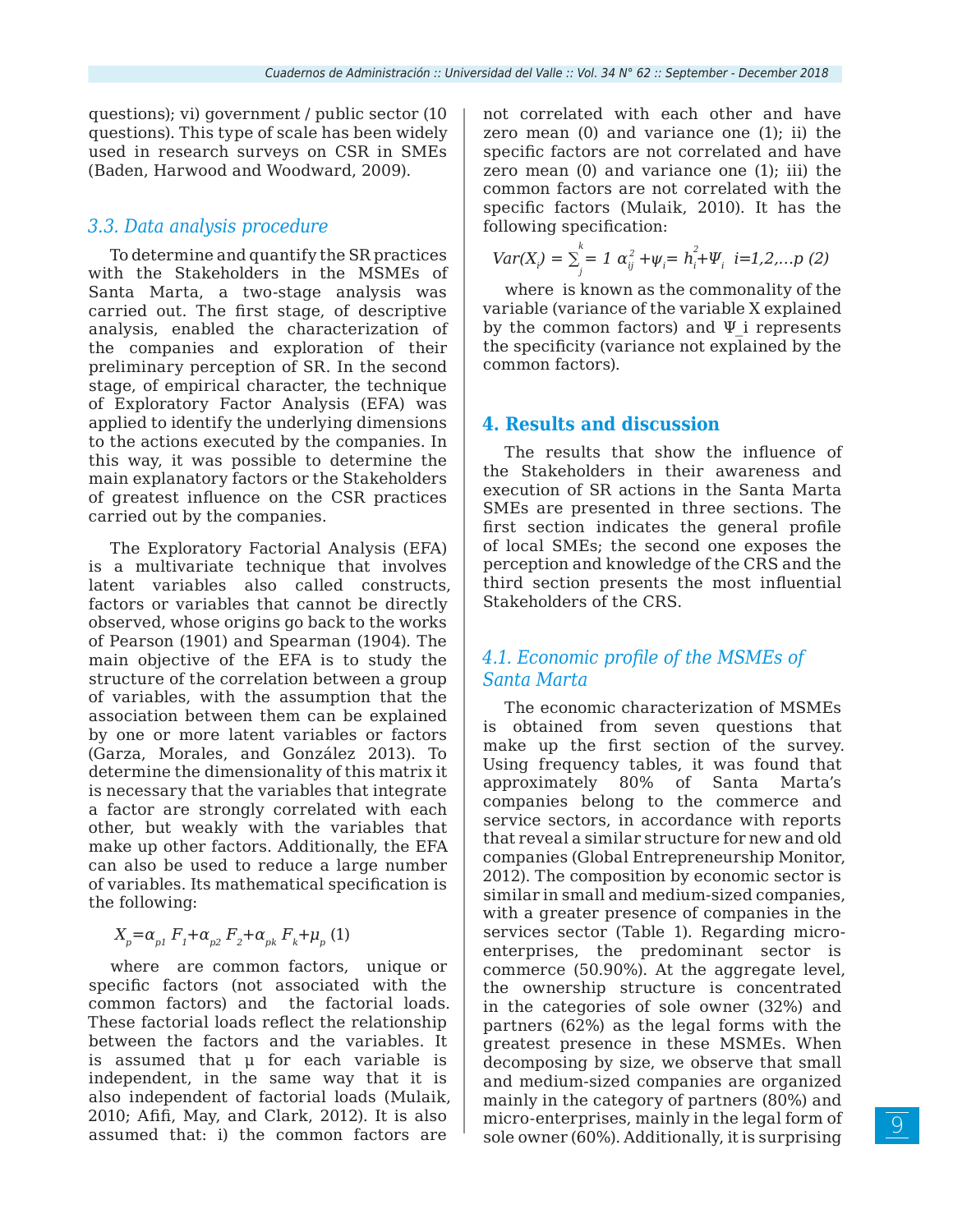| Table 1. Economic characterization of the<br>company by size |                         |                  |                             |        |
|--------------------------------------------------------------|-------------------------|------------------|-----------------------------|--------|
| <b>Economic</b><br><b>Sector</b>                             | <b>Micro</b><br>company | Small<br>company | Medium-<br>sized<br>company | Total  |
| <b>Business</b>                                              | 50.90%                  | 22.60%           | 15.50%                      | 37.10% |
| Service                                                      | 29.70%                  | 59.40%           | 45.10%                      | 41.10% |
| Industry                                                     | 13.60%                  | 9.00%            | 12.70%                      | 12.00% |
| Agriculture<br>and<br>livestock                              | 5.90%                   | 9.00%            | 26.80%                      | 9.80%  |
| Owner                                                        |                         |                  |                             |        |
| Sole owner                                                   | 50.90%                  | 11.00%           | 4.20%                       | 31.90% |
| Family                                                       | 10.30%                  | 3.20%            | 1.40%                       | 6.80%  |
| Foreign                                                      | 0.40%                   | $0.00\%$         | $0.00\%$                    | 0.20%  |
| Partners                                                     | 38.50%                  | 85.80%           | 94.40%                      | 61.10% |
| Export                                                       |                         |                  |                             |        |
| Yes                                                          | $0.00\%$                | 5.81%            | 32.39%                      | 6.41%  |
| N <sub>0</sub>                                               | 100%                    | 94.1%            | 67.20%                      | 93.59% |
| Source: Author's own elaboration.                            |                         |                  |                             |        |

#### **Table 2. Number of workers and age of companies**

|                                  | <b>Micro</b><br>company | Small<br>company | Medium-<br>sized<br>company | <b>Total</b> |
|----------------------------------|-------------------------|------------------|-----------------------------|--------------|
| Average<br>number of<br>workers  | 2.6                     | 20.6             | 37                          | 21.6         |
| Average<br>years in<br>existence | 10.4                    | 16.8             | 23.4                        | 14.2.        |

Source: Author's own elaboration.

that a coastal city like Santa Marta does not take advantage of its location, with only 6.4% of MSMEs carrying out some type of export.

Table 2 shows the average number of workers and the average age of the companies. The average number of MSME workers is 21.6 and the average age of the companies is 14.2 years, with a longer life cycle in mediumsized companies. The average number of years of existence is greater as the size of the company increases, which suggests that the probability of maturity and consolidation of MSMEs in the market is achieved over time. These results are consistent with the literature that suggests a higher probability of firms' survival according to age and size (Audretsch, 1990; Nucci and Bates, 1990; Watson and Everett, 1996; Fariñas and Moreno, 2000).

## *4.2. Perception and awareness of CSR*

The perception and awareness of Social Responsibility was evaluated using eleven questions from the second section of the questionnaire. Regarding awareness of CSR, the companies surveyed show mixed results, exhibiting an inverse relationship between size and awareness of SR (Table 3). In the case of microenterprises, only 24% claim to have heard the term, while mediumsized companies reveal an awareness and expertise of CSR in its entirety. At managerial level, the lack of a deep understanding about the role that CSR could play for microenterprises, reflects the absence of specific training programs for MSMEs, as well as the lack of interest and marginal role that CRS issues may have at micro-enterprises (López, Quiroga, López, and Torres, 2006). The unequal expertise of CSR among MSMEs confirms the findings of Sweeney (2007) by pointing out the need for a differentiating approach to address the treatment of CSR in these companies. However, in the case of MSMEs of Santa Marta, firms tend to relate CSR with the environment, community and clients.

| <b>Table 3. Awareness of SR</b>      |                         |                  |                             |        |
|--------------------------------------|-------------------------|------------------|-----------------------------|--------|
| The<br>company<br>has heard<br>of SR | <b>Micro</b><br>company | Small<br>company | Medium-<br>sized<br>company | Total  |
| <b>Yes</b>                           | 23.80%                  | 85.20%           | 100%                        | 53.70% |
| No                                   | 76.20%                  | 14.80%           | $0.00\%$                    | 46.30% |
| Source: Author's own elaboration.    |                         |                  |                             |        |

### Table 4 reveals the perception of the three main benefits of SR for the local MSMEs, reflected in: i) reputation improvement (60%); ii) greater productivity of employees (56%), iii) and, improvement of relations with the community (54%). In contrast, three main barriers are perceived: i) the lack of training and skills (63%); ii) the associated costs (59%); iii) and, the lack of support from corporate management (54%). In general, the lack of training invested in CSR subjects, the opportunity cost that such investment can imply and a commitment which is more pragmatic than discursive, are seen as the main obstacles that condition the development of CSR in MSMEs. In addition, the data reveal resistance from the majority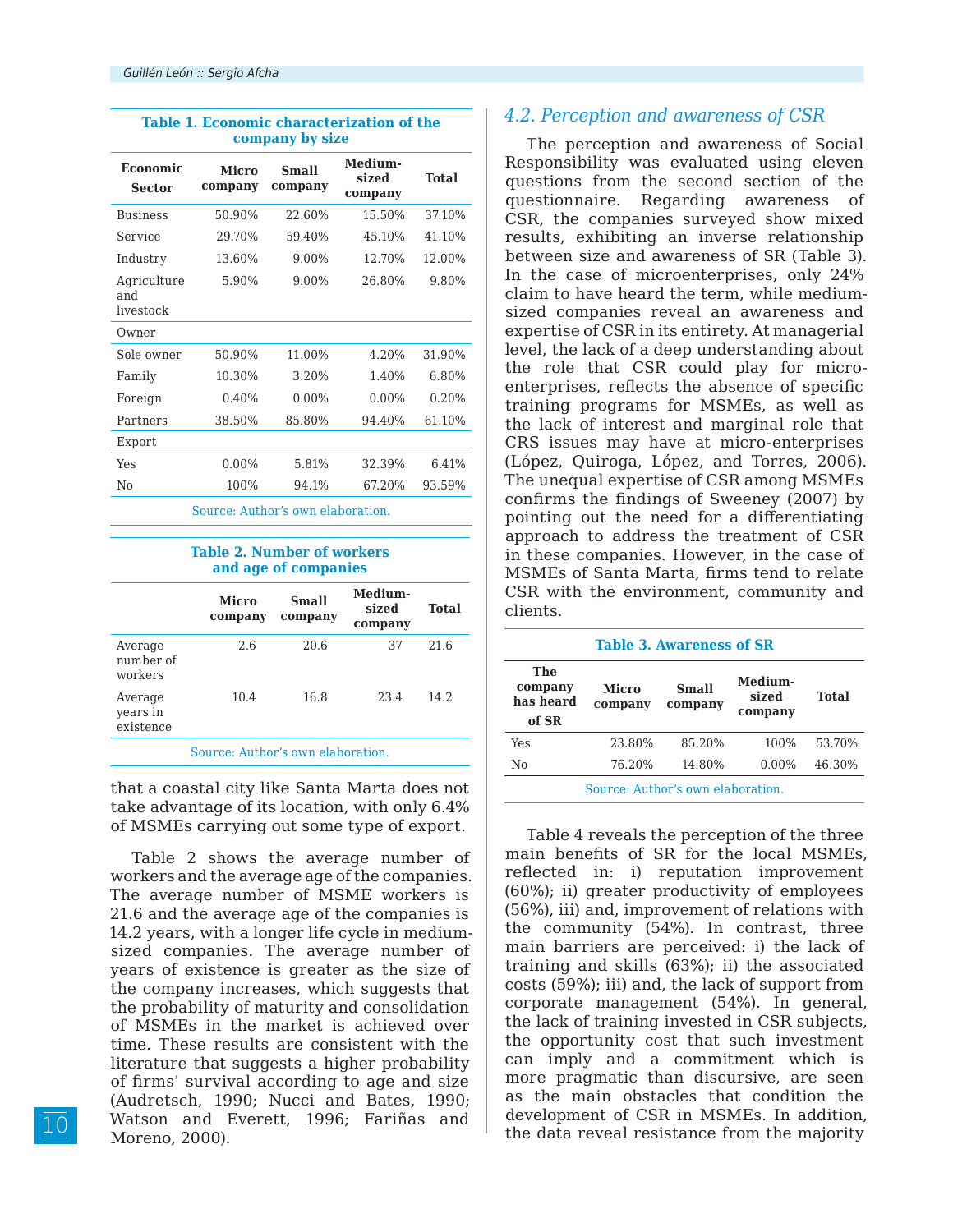of MSMEs to formalizing responsible management processes with the requisite submission of CSR reports, as 86% do not have any certificate or system of good practices. This is in line with what is stated in the literature to date on the perception of the low added value for smaller companies undertaking CSR practices (Lamandi and Constantin, 2011).

| <b>Table 4. Advantages and disadvantages</b> |  |
|----------------------------------------------|--|
| of SR                                        |  |

| Related to                                                         | SR actions                                                               |
|--------------------------------------------------------------------|--------------------------------------------------------------------------|
| Society/Community (89%)                                            | Good working<br>conditions(86%)                                          |
| Workers (81%)                                                      | Healthy competition<br>(84%)                                             |
| Environment (73%)                                                  | Protection of the<br>environment (52%)                                   |
| Main advantages                                                    | Main disadvantages                                                       |
| Improvement in corporative<br>image and reputation (60%)           | Lack of training and<br>abilities to develop<br>SR programs (63%)        |
| Greater commitment and/<br>or productivity of its workers<br>(56%) | Associated costs (59%)                                                   |
| Improvement in relations with<br>the local community (54%)         | Lack of support and<br>interest from the<br>management or owner<br>(54%) |
|                                                                    |                                                                          |

Source: Author's own elaboration.

## *4.3 Influential stakeholders of the CSR*

The third component of the tool evaluates the execution of CSR practices associated with each Stakeholder on a Likert scale of 60 items (1-Never and 5-Always). The EFA was used to create a structure of factors among the attributes of the CSR. For the analysis, the method of factor extraction used was the principal factor method due to the non-normal nature of the Likert scale. One of the fundamental aspects for a good factorial model is the adequate choice of the number of factors, since the over- or under- estimation of the number of retained factors can lead to substantial errors that would alter the solution and interpretation of the results of the EFA (Hayton, Allen, and Scarpello, 2004). Through the determinant of the correlation matrix, the correlations between the variables were reviewed and the factors obtained were validated as being different, reliable and heterogeneous among themselves using the Kaiser-Meyer-Okin test

(0.93). In the same way, the Bartlett sphericity test was carried out to verify that there is a relationship between the different variables of the analysis. Due to the non-normal nature of the Likert scale, the main factors method was used as the extraction method and the oblique method "*oblimin*" was used as a rotation method, since there are reasons to believe that the factors may be related. For the factor structure, only those variables with factorial loads greater than  $0.4$  were used.

Table 5 presents the variables extracted from the data set. Five factors were obtained equivalent to 77% of the variance explained after the varimax rotation. Factor 1 "Value chain" brings together actions related to suppliers and advertising. Factor 2 "SR Programs" focuses on strategies for developing training programs and social needs. Factor 3 "Sustainable corporate practices" includes the actions of the environment and corporate management. Factor 4 "Environment" encompasses actions and programs to protect the environment. Factor 5 "Corporate management" establishes internal ethical standards.

The previous table reveals the configuration of five factors with 29 common variables of the actions executed by the MSMEs around SR. The extracted factors named value chain, SR programs, sustainable corporate practices, environment and corporate management, make up the underlying factor structure of the variables with the greatest influence on SR practices in MSMEs. The first factor, "Value chain" highlights the importance of suppliers and customers as promoters of socially responsible practices, favouring the establishment of commercial relationships with suppliers that have some environmental certification, which is consistent with the findings of Henriques and Sadorsky (1999) and Spence (1999). Likewise, the opinion of the clients is valued when defining the advertising strategy that promotes business principles and values, since the clients are increasingly informed about CSR issues and neglecting them would have negative long-term consequences on the overall performance of the company. Awareness of the problems of CSR in the context of the value chain is growing and, therefore, companies have become very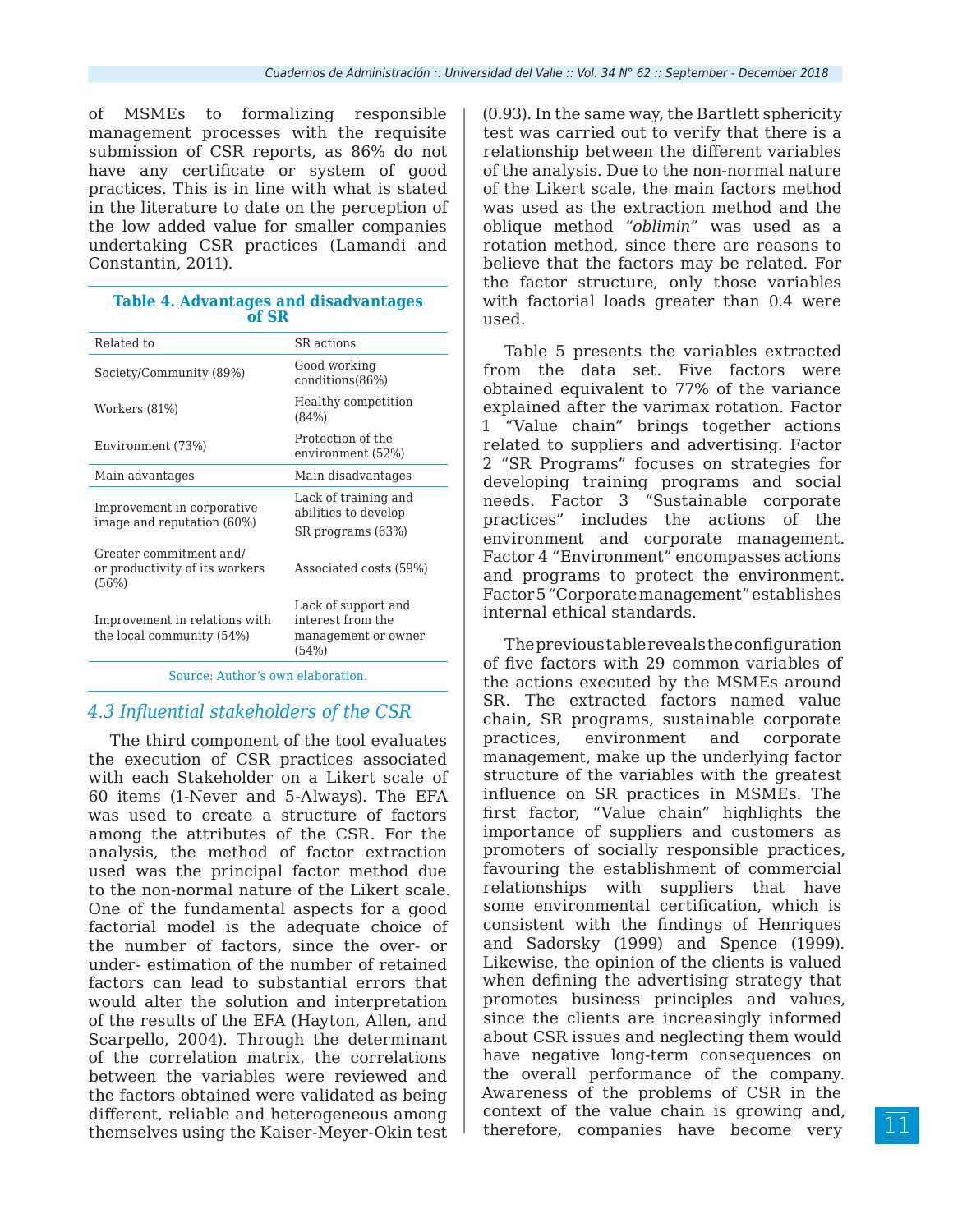#### **Variable Factorial weight de Cronbach** The company gives preference to suppliers that have an environmental certificate. 0.74 It considers environmental and social criteria in the selection or evaluation of its suppliers. 0.59 Value chain  $= 0.85$ The opinions of the clients are taken into account when choosing the advertising strategy of the company. 0.51 Maintains cordial relations and communication with its competition 0.51 It develops strategic alliances with suppliers for the growth of both companies. 0.50 Resolve customer complaints in a timely manner and the control of  $0.48$ Participate in business associations that promote good practices. 0.92 It has some program (scholarships for study, health, entertainment, etc.) or supports campaigns for the benefit of its community to help solve problems and meet social needs. 0.87 RS Programs  $= 0.89$ It implements training programs on SR and provides information within the company on  $0.83$ It promotes voluntary work by its partners or employees in social actions. 0.62 Grants employees and/or their families additional benefits to those required by law to  $\frac{1}{2}$  improve their quality of life 0.53 It participates in environmental preservation programs or activities. 0.41 It carries out environmental controls periodically for pollution caused by processes, equipment, machinery, own vehicles or third party vehicles at their service. 0.83 Sustainable corporate practices  $= 0.93$ It has a statement of mission, vision and ethical principles written in a document or has some means of disseminating the information.  $0.81$ It has a person or department in charge of environmental issues. 0.70 It promotes personal development through training processes and job promotion in the  $\,$  company.  $\,$  0.67  $\,$ It has a strategic plan that contributes to market development and sustainable competitiveness. 0.64 It encourages environmental education with employees, family members and the community in general.  $0.63$ It promotes transparency and good internal practices through awareness, training and / or appropriate activities in values and ethical principles. 0.62 It has identified the negative impact it causes in the community due to the activity it performs. 0.59 It has an environmental policy and / or undertakes actions for the reduction and good use of the consumption of energy, water, toxic products and raw materials. 0.55 It provides comprehensive information to its partners and involves them in the process of defining medium and long-term objectives.  $0.53$ It considers that the actions of the company have some impact on the environment. 0.61 Environment  $= 0.79$ It has internal information and training programs on the environmental impact caused by its products or services. 0.58 It promotes good environmental behaviour among its customers, suppliers and competitors. 0.49 It offers specific, correct and fair information regarding the characteristics and use of the product or use of the service.  $0.45$ Corporate management  $= 0.58$ It has defined the allocation and distribution of functions and responsibilities at all levels, including for top management. 0.45 It adopts norms or initiatives that prohibit and sanction discriminatory practices (sex, ethnicity, age, religion, etc.) 0.46 It guarantees and complies with the labour obligations and commitments established with workers.  $0.59$ Source: Author's own elaboration.

#### **Table 5. Factors extracted from EFA**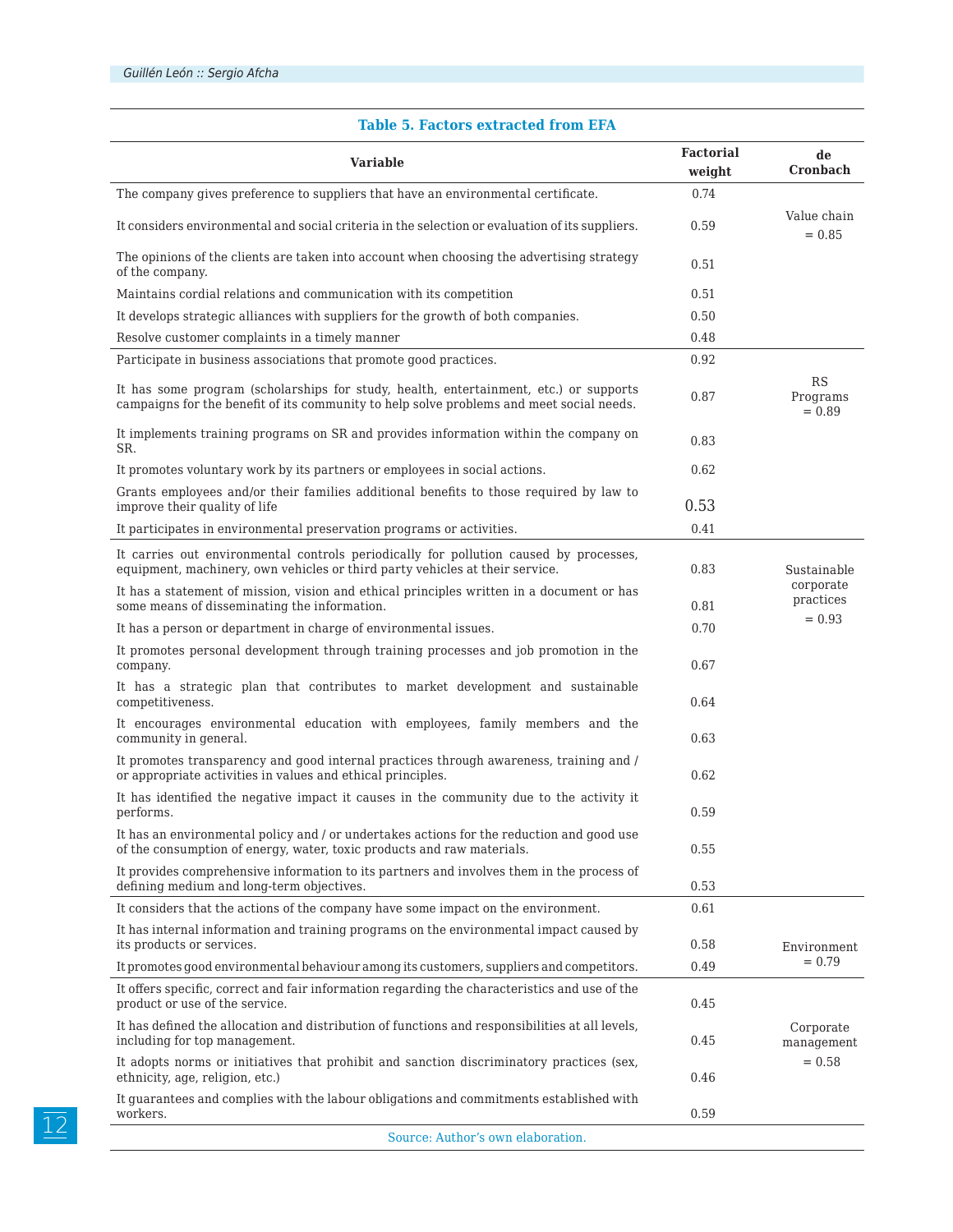careful when selecting suppliers, since the practices of suppliers with respect to CSR have a general influence on the brand of the larger company. In general, the relationship with these Stakeholders reveals the positive influence on internal management decisions to manage and adopt CSR policies.

Regarding the "CSR Programs" factor, we see the execution of internal CSR actions that are complemented and expressed through support of programs and participation in social and environmental initiatives with the community. It highlights activities such as: information and training of SR programs; support for campaigns to benefit the community and inclusion in advertising campaigns of the company's social component. Although the literature indicates that the activities of SR are not integrated into the company (Jenkins, 2006; Sweeney, 2007; Nielsen and Thomsen, 2009), the undertaking of internal activities and the promotion of social actions with the community can be seen in MSMEs.

The "Sustainable corporate practices" factor highlights the sustainable actions of preservation and care of the environment. In general, MSMEs declared a favourable attitude towards sustainable development, based on actions such as environmental education, competitiveness and the appropriation of good corporate practices. Among the main determinants of sustainable practices in MSMEs are: implementation of environmental controls; establishment of a person or department responsible for environmental issues; the promotion of environmental education with employees, family members and the community in general; and, the management of actions for the reduction and good use of water, energy and raw material consumption.

The valuation received for the "Environment" factor ratifies the actions of preservation, care and promotion of good business conduct with the environment, as well as the implications of environmental impacts. However, the promotion of environmental behaviour among strategic actors in the value chain receives a lower valuation (0.49), which is somewhat strange, given the interest of MSMEs in integrating good environmental practices in business

management plans. In this sense, the arguments of Mandl and Door, (2007) regarding the fact that the environmental practices of SMEs seem to be influenced by the pressure and improvement of relations with stakeholders associated with the value chain, do not seem to be very conclusive in the case of MSMEs of Santa Marta.

The "Corporate management" factor evidences the execution of good internal practices in the fulfilment of labour obligations; the adoption of standards that safeguard equal opportunities; promotion of SR actions in terms of quality and good service. These actions demonstrate the importance and commitment of managers to the well-being of employees and the promotion of a sense of belonging and responsible commitment to the organization, in line with the findings of Quin, (1997). In general, MSMEs recognize the great value of having satisfied employees and they comply with legal obligations towards their workers. These social actions in favour of employees help to increase the commitment to the organization, ratifying the suggestions in the literature (Spence and Lozano, 2000; Spence and Rutherford, 2001; Marín and Rubio, 2008; Hammann, Habisch, and Pechlaner, 2009; Muñoz, Fernández, Nieto, Rivera, and Escrig, 2009). However, although legal and administrative obligations intervene as facilitators of SR activities in local MSMEs, the results also raise doubts about their voluntary nature, confirming what is stated in the literature (Vives *et al.,* 2005).

## **5. Conclusions**

The main objective of this study was to determine the influence of the Stakeholders in the awareness and execution of CRS actions of the Santa Marta MSMEs, given the absence of these studies in the city. Therefore, this study contributes to the development of CSR literature in developing countries and advances on previous studies by providing new empirical evidence on the actions of CSR in smaller companies, through the identification of Stakeholders and their influence on the execution of CRS practices.

In the SMSEs of Santa Marta the business size has a significant impact on the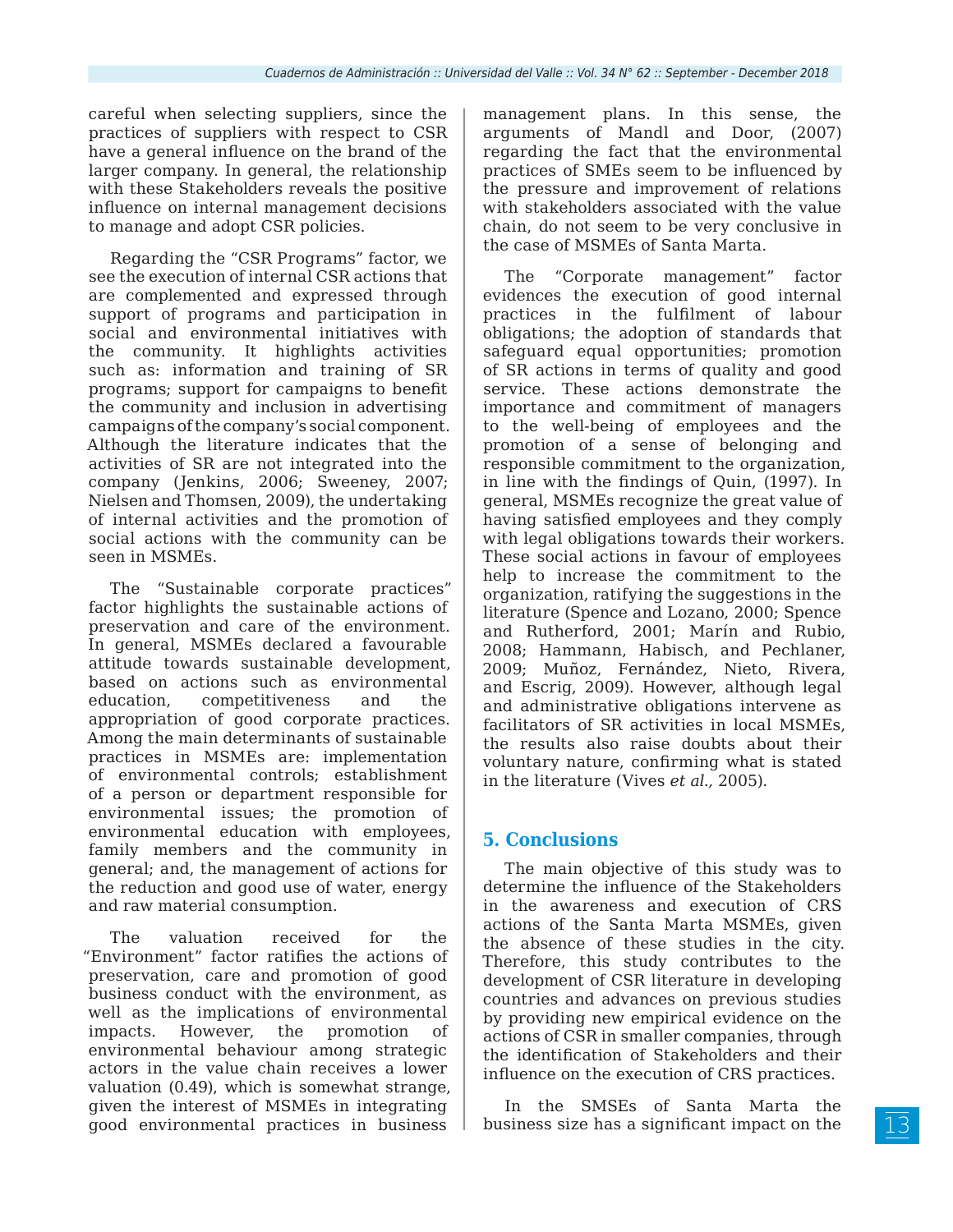development of CSR practices, and reveals, through the analysis of the differences detected, that the size of the company significantly affects its predisposition to develop certain practices. Specifically, we demonstrated that small and medium-sized companies expressed greater awareness and willingness to assume responsible behaviours through specific activities and tools, with different Stakeholders. This result is in line with the conclusions suggested by Vives *et al.* (2005), regarding the link between business size and awareness of CSR.

Although 88% of MSMEs considered that companies should voluntarily establish SR activities, the results shows that most of these (86%) do not maintain any kind of sustainability record or report and only 11% have some kind of good practice certification, ratifying the literature's findings regarding the lack of formalization of functional processes in SMEs (Muñoz *et al.,* 2009) and limited expertise on specific topics of SR (Murillo and Lozano, 2006; Sweeney, 2007).

On the other hand, the results show that certain practices associated with certain Stakeholders act as drivers of SR in the local MSMEs, even though the activities of SR are not integrated into the strategy of these companies. In particular, it was found that the Stakeholders with greatest influence in the application of socially responsible actions in MSMEs were the environment, corporate management and the value chain. The lack of both community-oriented initiatives and the forging of government alliances was evidenced, which leads us to conclude that not all Stakeholders have a direct influence on the execution of CSR actions. Additionally, MSMEs that implemented some specific CSR actions did not link them with the company's strategy and did not worry about the implementation of a formal SR program. These results are consistent with previous studies that identify informal, nonsystematic and unstructured CSR practices in SMEs (Jamali *et al,* 2009; Perrini, Russo, and Tencati, 2007; Russo and Tencati, 2009).

Regarding the environment, MSMEs developed mostly socially responsible actions which are manifested in the efficient management of the consumption of resources such as water, electricity, waste management and raw materials. Likewise, the results seem to suggest that MSMEs promoted, among the internal Stakeholders and agents of the value chain, commitment to care and preservation of the environment.

In terms of corporate management, led mostly by owners (69%), it can be inferred that the SR initiatives in the Santa Marta MSMEs are influenced by the attitude and predisposition of managers to undertake this type of program. This is evidenced, fundamentally, in initiatives related to the protection of the environment, good working conditions and healthy competition. In this sense, the results were consistent with the literature that recognizes that the values, attitudes and personal beliefs of the owner/manager have a marked influence on business ethics, organizational behaviour and development of responsible practices. The significant presence of owners in local MSMEs and their impact on the interpretation and execution of CRS topics could encourage the undertaking of formalization programs for socially responsible practices.

With respect to the value chain, the results coincide with the statements of Aya and Sriramesh (2014) about the positive impact that customers and suppliers have on the promotion of responsible actions by MSMEs. The concern for customer satisfaction, through the quality of products and services, in harmony with good practices, influence the development of responsible actions, given the greater demand and knowledge of the customers of sustainable products. Likewise, the MSMEs are aware that their social image may be affected by the practices of the suppliers and, in this sense, they implement procedures for the evaluation and selection of suppliers with certifications in the environmental or social field.

Also, there are several actions related to compliance with legal obligations with the government and employees which suggest the need to promote strategic actions that favour the development of voluntary practices linked to business growth. Likewise, a greater involvement is required of corporate management in the promotion of responsible practices in partnership with suppliers and the community. It is also necessary to strengthen culture and training around the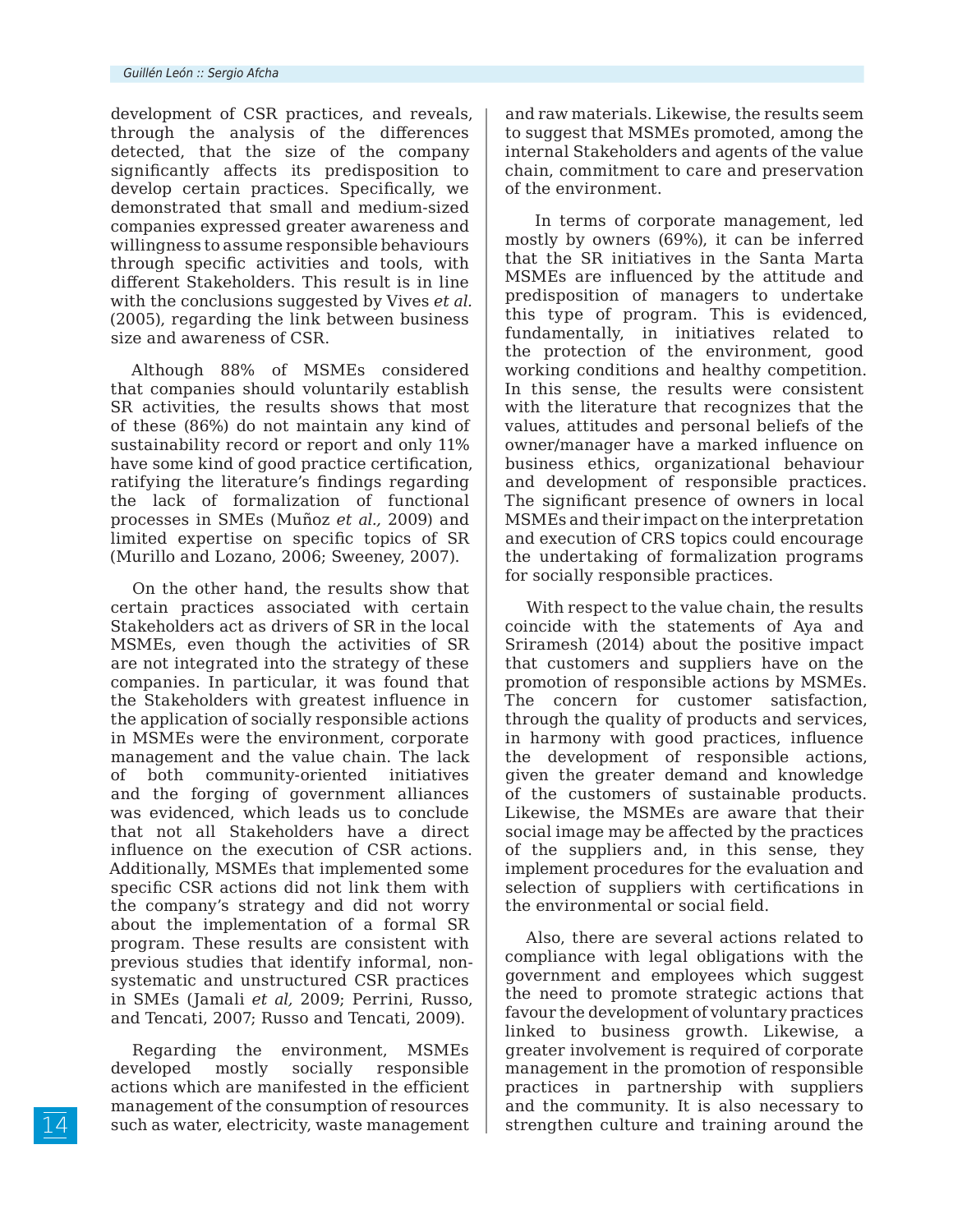responsible practices of micro and small local businesses, as this will help to create an environment conducive to raising the social consciousness of these companies.

As practical implications, this research identifies the following: i) the study can be useful for managers, since it provides an analysis that relates CSR practices and influent Stakeholders. ii) MSMEs can use these results to improve their CSR practices, and iii) business associations of small businesses can use these results to improve their regulations and CSR disclosure practices.

Finally, this research is limited by the perceptions and subjective judgments of managers, which could generate a potential bias in the data. Therefore, the findings should be interpreted with caution, taking into account the cultural and temporal context of the study. In that sense, future research should validate the instrument used in this study, in other cultural contexts using different sample sizes to determine the generalization of results in MSMEs.

## **6. References**

- Afifi, A., May, S., & Clark, V. (2012). *Practical multivariate analysis*. Boca Raton, USA: CRC Press.
- Ali, R., Yilmaz, A., & Nazir, S. (2010). Effects of corporate social responsibility on consumer retention in cellular industry of Pakistan. *African Journal Business Management, 4*(4), 475-485.
- Amato, C., Buraschi, M., & Peretti, M. (2016). Orientación de los empresarios de Córdoba-Argentina hacia la sustentabilidad la responsabilidad social empresarial: Identificación de variables asociadas a cada constructo. *Contaduría y Administración*, *61*, 84-105.
- Asociación Nacional de Empresarios Colombianos (ANDI). (2013). Encuesta de Responsabilidad Social Empresarial 2012 (Informe). Recuperado de http://www.pactodeproductividad.com/pdf/ resultadosdelaencuestasobrerse2010\_2011.pdf
- Audretsch, D. (1990). *Starp-up Size and Establishment Exit* (Discussion Paper, FS IV 90- 8). Berlin, Germany: Wissenschaftszentrum.

Aya, N., & Sriramesh, K. (2014). Corporate Social

Responsibility: Perceptions and practices among SMEs in Colombia. *Public Relations Review*, *40*(1), 14-24.

- Baden, D., Harwood, I., & Woodward, D. (2009). The effect of buyer pressure on suppliers in SMEs to demonstrate CSR practices: An added incentive or counterproductive? *European Management Journal, 27*(6), 429-441.
- Besser, T. (1999). Community Involvement and the Perception of Success among Small Business Operators in Small Towns. *Journal of Small Business Management, 37*(4),16-29.
- Brammer, S., & Millington, A. (2006). Firm size, organizational visibility and corporate philanthropy: an empirical analysis. *Business Ethics*, *15*(1), 6-18.
- Brown, D., & King, J. (1982). Small Business Ethics: Influences and Perceptions. *Journal of Small Business Management, 20*(1), 11-18.
- Castka, P., Balzarova, M., Bamber, C., & Sharp, J. (2003). How can SMEs Effectively Implement the CSR Agenda? A UK Case Study Perspective. *Corporate Social Responsibility and Environmental Management, 11,* 140-149.
- Confecámaras (2015). Empresas multirregionales colombianas. *Colección Cuadernos de Análisis económico*, (8). Recuperado de http:// www.confecamaras.org.co/phocadownload/ Cuadernos de analisis economico/Cuaderno de\_An%D0%B0lisis\_Economico\_N\_8.pdf7
- Cornelius, N., Todres, M., Janjuha, S., Woods, A., & Wallace, J. (2008) Corporate Social Responsibility and the Social Enterprise. *Journal of Business Ethics, 81*(2), 355-370.
- Carroll, A. (1989). *Business & Society: Ethics & Stakeholder Management.* Cincinnati: South-Western.
- Campopiano, G., De Massis, A., & Cassia, L. (2012). Corporate Social Responsibility: A Survey among SMEs in Bergamo. *Procedia - Social and Behavioral Sciences*, *62,* 325-341.
- Centro Mexicano para la Filantropía (CEMFI). (2015). Cuestionario Empresa Socialmente Responsable. Recuperado de http://esr.cemefi. org/default.aspx
- Chih Hung, C. (2011). The major components of corporate social responsibility. *Journal of Global Responsibility, 2*(1), 85-99.
- Clarkson, M. (1995). A Stakeholder Framework for Analyzing and Evaluating Corporate Social Performance. *The Academy of Management Review, 20*(1), 92-117.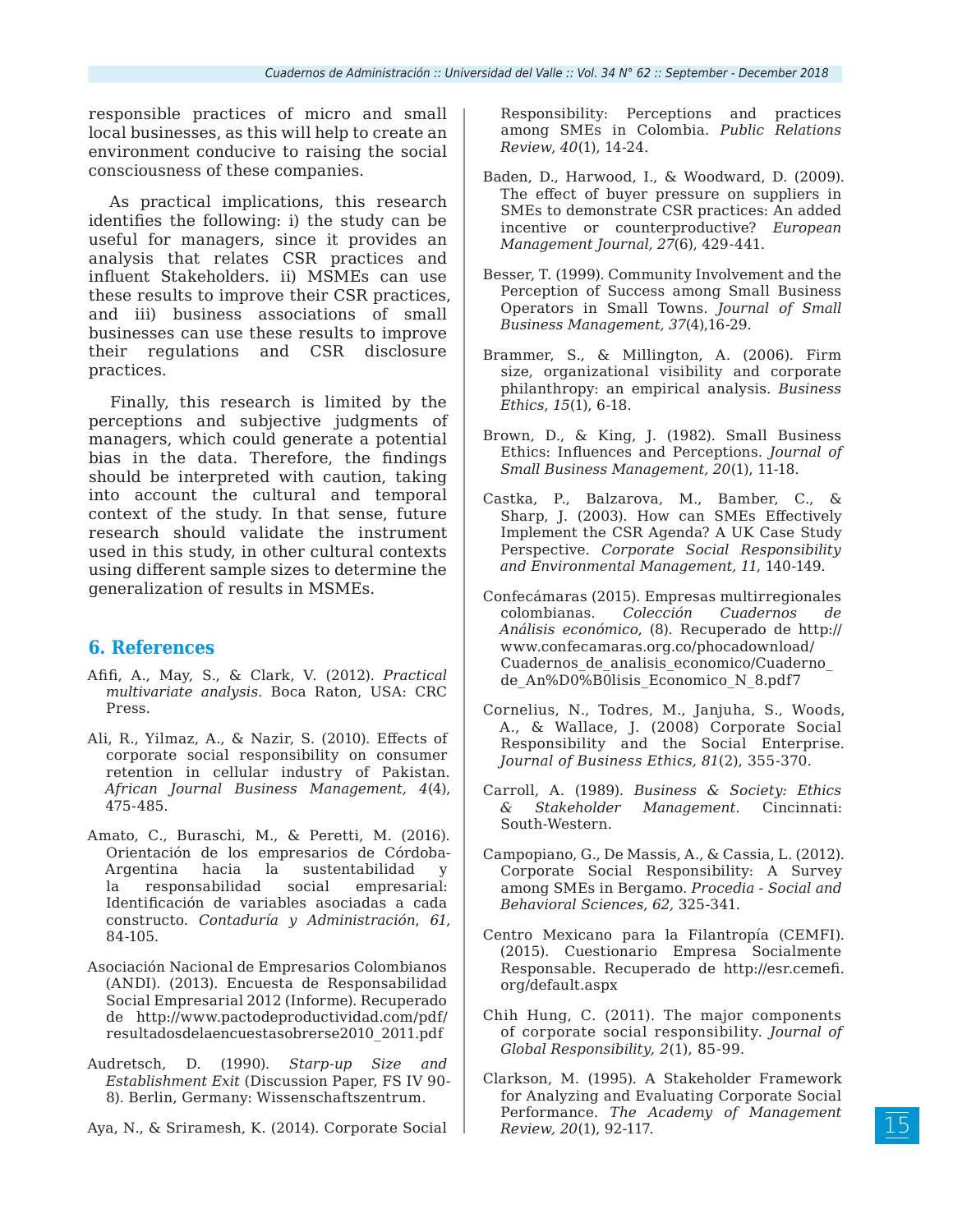- Coppa, M., & Sriramesh, K. (2013). Corporate social responsibility among SMEs in Italy. *Public Relations Review, 39*(1), 30-39.
- Curran, J., Rutherfoord, R., & Smith, S. (2000). Is There a Local Business Community?
- Explaining the non-participation of small business in local economic development. *Local Economy, 15*(2), 128-143.
- Curran, J., & Blackburn, R. (2001). *Researching the Small Enterprise.* London, UK. SAGE Publications.
- Davis, K. (1973). The Case for and Against Business Assumption of Social Responsibilities. *Academy of Management Journal, 16*(2), 312-322.
- Departamento Administrativo Nacional de Estadística (DANE). (2016). *Encuesta anual de comercio 2016.* Recuperado de http://www. dane.gov.co/files/investigaciones/boletines/ eac/bol\_eac\_2016.pdf
- Donaldson, T., & Preston, L. (1995). The Stakeholder Theory of the Corporation: Concepts, Evidence and Implications. *The Academy of Management Review, 20*(1), 65-91.
- Dyer, S. (1996). Public Relations Strategy for Small Business Growth. *Public Relations Quarterly, 41*(3), 43-46.
- Eilbirt, H., & Parket, R. (1973). The current status of corporate social responsibility. *Business Horizons, 16*(4), 5-14.
- Elijido-Ten, E. O. (2008). The case for reporting pro-active environmental initiatives: A Malaysian experiment on stakeholder influence stategies*. Issues in Social and Environmental Accounting, 2(1), 36-60.*
- Enderle, G. (2004). Global competition and corporate responsibilities of small and mediumsized enterprises. *Business Ethics: A European Review, 13*(1), 50-63.
- Fariñas, J., & Moreno, L. (2000). Firms' Growth, Size and Age: A Non parametric Approach. *Review of Industrial Organization, 17*(3), 249-265.
- Fineman, S., & Clarke, K. (1996). Green Stakeholders: Industry Interpretations and Response. *Journal of Management Studies*, *33*(6), 715-730.
- Fisher, K., Geenen, J., Jurcevic, M., McClintock, K., & Davis, G. (2009). Applying asset based community development as a strategy for CSR: A Canadian perspective on a win–win

for stakeholders and SMEs. *Business Ethics: A European Review*, *18*, 66-82.

- Fitchett, J. (2005) Consumers as stakeholders: prospects for democracy in marketing theory. *Business Ethics: A European Review, 14*(1), 14-27.
- Freeman, R. (1984). *Strategic Management: A Stakeholder Approach.* Boston, USA: Pitman.
- Friedman, A., & Miles, S. (2001). SMEs and the Environment: Two Case Studies. *EcoManagement and Auditing, 8*, 200-209.
- Galego, I., Formigoni, H., & Pompa, M. (2014). Corporate social responsibility practices at Brazilian firms. *Revista de Administração de Empresas, 54*(1), 12-27.
- Gallardo, D., Sánchez, M., & Corchuelo, M. (2013). Validación de un instrumento de medida para la relación entre la orientación a la responsabilidad social corporativa y otras variables estratégicas de la empresa. *Revista de Contabilidad, 16*(1), 11-23.
- García, M., Azuero, A., & Salas, L. (2013). Responsabilidad social empresarial hacia los empleados: el caso de una Pyme colombiana. *FAEDPYME International Review, 2*(3), 18-27.
- Garza, J., Morales, B., & González, B. (2013). *Análisis estadístico Multivariante*. México, D. F. México: Editorial McGraw-Hill.
- Gildea, R. (1994). Consumer survey confirms corporate social responsibility affects buying decisions. Public Relations Quarterly, *39*(4), 20-21.
- Global Entrepreneurship Monitor GEM (2012). *Reporte GEM Colombia Región Caribe 2011 – 2012.* Recuperado de http://guayacan.uninorte. edu.co/publicaciones/ebook/gemcolombia\_ santamarta/files/ebook%20gem%20santa%20 marta.pdf
- Gray, R., Owen., D., & Adams, C. (1996). *Accounting and Accountability: Changes and Challenges in Corporate Social and Environmental reporting*. London, UK: Prentice-Hall.
- Guibert, U. (2009). *Responsabilidad social empresarial: competitividad y casos de buenas prácticas en pymes.* San Sebastián, España: Universidad de Deusto.
- Hammann, E., Habisch, A., & Pechlaner, H. (2009). Values that Create Value: Socially Responsible Business Practices in SMEs - Empirical Evidence from German Companies. *Business Ethics: A European Review, 18*(1), 37-51.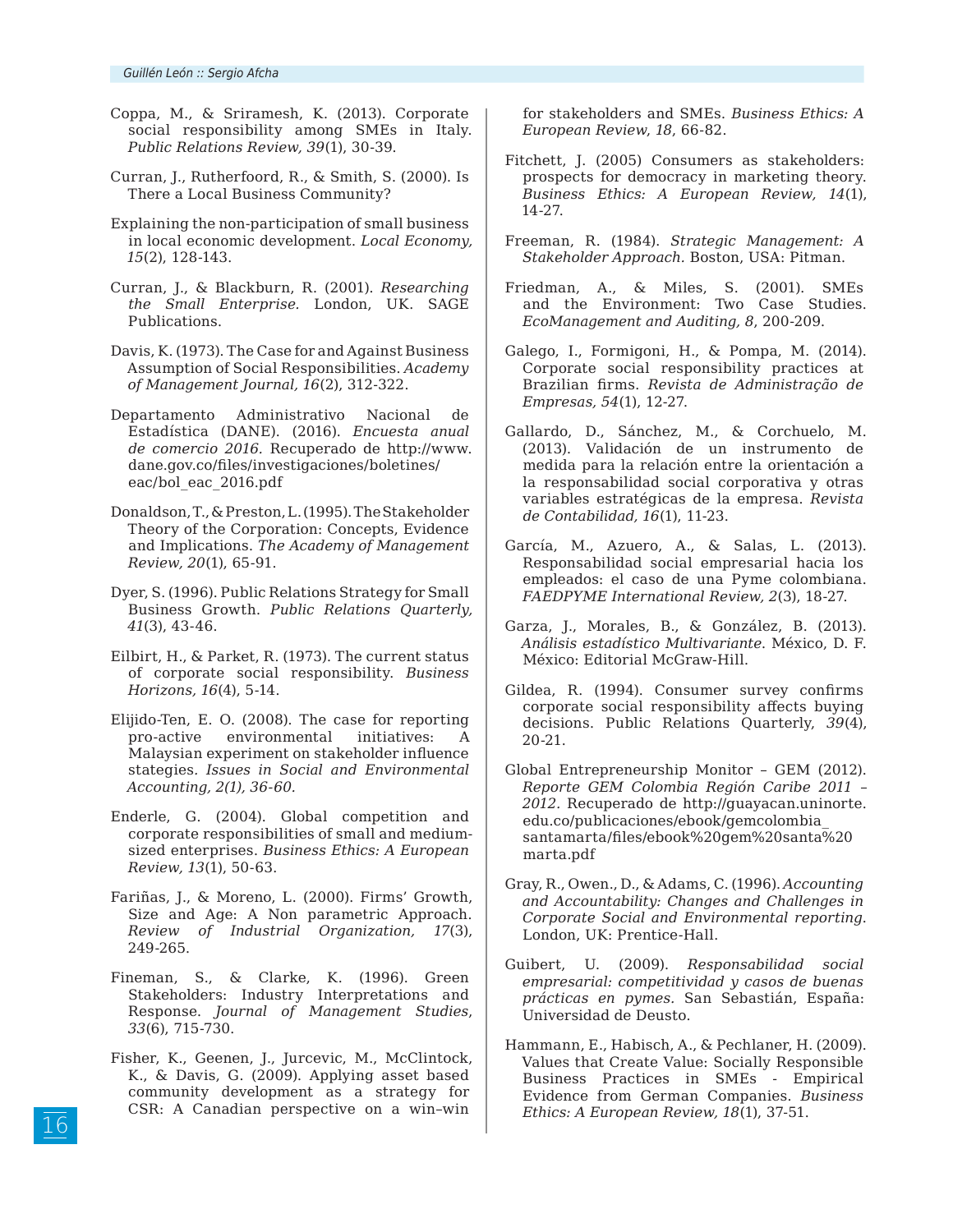- Hayton, J., Allen, D., & Scarpello, V. (2004). Factor Retention Decisions in Exploratory Factor Analysis: A Tutorial on Parallel Analysis. *Organizational Research Methods, 7*(2), 191-205.
- Henriques I., & Sadorsky, P. (1999), The Relationship Between Environmental Commitment and Managerial Perceptions of Stakeholder Importance. *Academy of Management Journal*, *42*(1) 87-99.
- Hernández, R., Fernández, C., y Baptista, M. (2014). *Metologia de la investigación*. Ciudad de México, México: Editorial McGraw-Hill.
- Herrera, J., Larrán, M., Martínez, I., & Martínez-Martínez, D. (2016). Relationship between corporate social responsibility and competitive performance in Spanish SMEs: Empirical evidence from a stakeholders' perspective. *BRQ Business Research Quarterly, 19*(1), 55-72.
- Instituto Ethos. (2016). *Indicadores Ethos de Responsabilidad Social Empresarial.* Recuperado de https://www3.ethos.org. br/cedoc/indicadores-ethos-sebrae-paramicro-e-pequenas-empresas-diagnostico-dersesustentabilidade-para-pequenos-negocios/#. WgYustThCt-
- Instituto Argentino de Responsabilidad Social Empresarial (IARSE). (2008*). Indicadores de Responsabilidad Social Empresarial para Pymes.* Recuperado de https://issuu.com/iarseevolucion/ docs/indicadores\_de\_rse\_para\_pymes\_2008
- Jamali, D., Zanhour, M., & Keshishian, T. (2009). Peculiar strengths and relational attributes of SMEs in the context of CSR. *Journal of Business Ethics, 87*(3), 355-377.
- Jenkins, H. (2006). Small Business Champions for Corporate Social Responsibility. *Journal of Business Ethics, 67*(3), 241-256.
- Jenkins, H. (2004). A Critique of Conventional CSR Theory: An SME Perspective. *Journal of General Management, 29*(4), 397-414
- Joyner, B., Payne, D., & Raiborn, C. (2002). Building values, business ethics and corporate social responsibility into the developing organisation. *Journal of Developmental Entrepreneurship*, *7*(1), 113-131.
- Keck, W. (2016). Do we really think small first? How to go further with CSR on micro enterprises. *Sustainability Management Forum, 24*(4), 361-367.
- Klassen, R., & Vachon, S., 2003. Collaboration and evaluation in the supply chain: the impact on plant-level environmental investment.

*Production and Operations Management, 12,* 336.

- Lamandi, I., & Constantin, L. (2011). The Corporate Social Responsibility Model in Romania: A Theoretical and Practical Approach for Small and Medium Sized Enterprises. *The Romanian Economic Journal*, *41*, 25-46.
- Longo, M., Mura, M., & Bonoli, A. (2005). Corporate social responsibility and corporate performance: the case of Italian SMEs. *Corporate Governance, 5*(4), 28-42.
- León, G., Castán, J., & Afcha, S. (2015). Responsablidad social en las Mipymes de Sincelejo, Sucre. *Revista Dimensión Empresarial, 13*(2), 185-203.
- Lockett, A., Moon, J., & Visser, W. (2006). Corporate social responsibility in management research: Focus, Nature, Salience and Sources of Influence. *Journal of Management Studies, 43*(1), 115-136.
- López, A., Contreras, R., y Molina, R. (2011). La responsabilidad social empresarial como estrategia de competitividad en el sector alimentario. *Cuadernos de Administración*, *24*(43), 261-283.
- López, A., Quiroga., A., López, C, y Torres, M. (2006). La responsabilidad social de las empresas bogotanas y su relación con el empleo y la pobreza. *Revista Equidad y Desarrollo,* (6), 83-11.
- Mandl, I., & Dorr, A. 2007. *CSR and competitiveness. European SMEs' good practice.* Retrieved from http://www.eldis.org/document/A40382
- Montañez-Moya, G., y Gutiérrez-Olvera, S. (2014). Las prácticas responsables desde la teoría los grupos de interés en las pequeñas y medianas empresas. *Ra Ximhai, 10*(3), 27-38.
- Mulaik, S. (2010). *Foundations of Factor Analysis*. Boca Raton, USA: CRC Press, Taylor & Francis Group.
- Muñoz, M., Fernández, M., Nieto, L., Rivera, J., & Escrig, E. (2009). SMEs and corporate social responsibility. The perspective from Spanish companies. *International Journal of Sustainable Economy, 1*(3), 270-288.
- Murillo, D., & Lozano J. (2006). *CSR and SMEs: A commitment to corporate excellence.* Barcelona, España: ESADE.
- Nielsen, A., & Thomsen, C. (2009). CSR communication in small and medium‐sized enterprises: A study of the attitudes and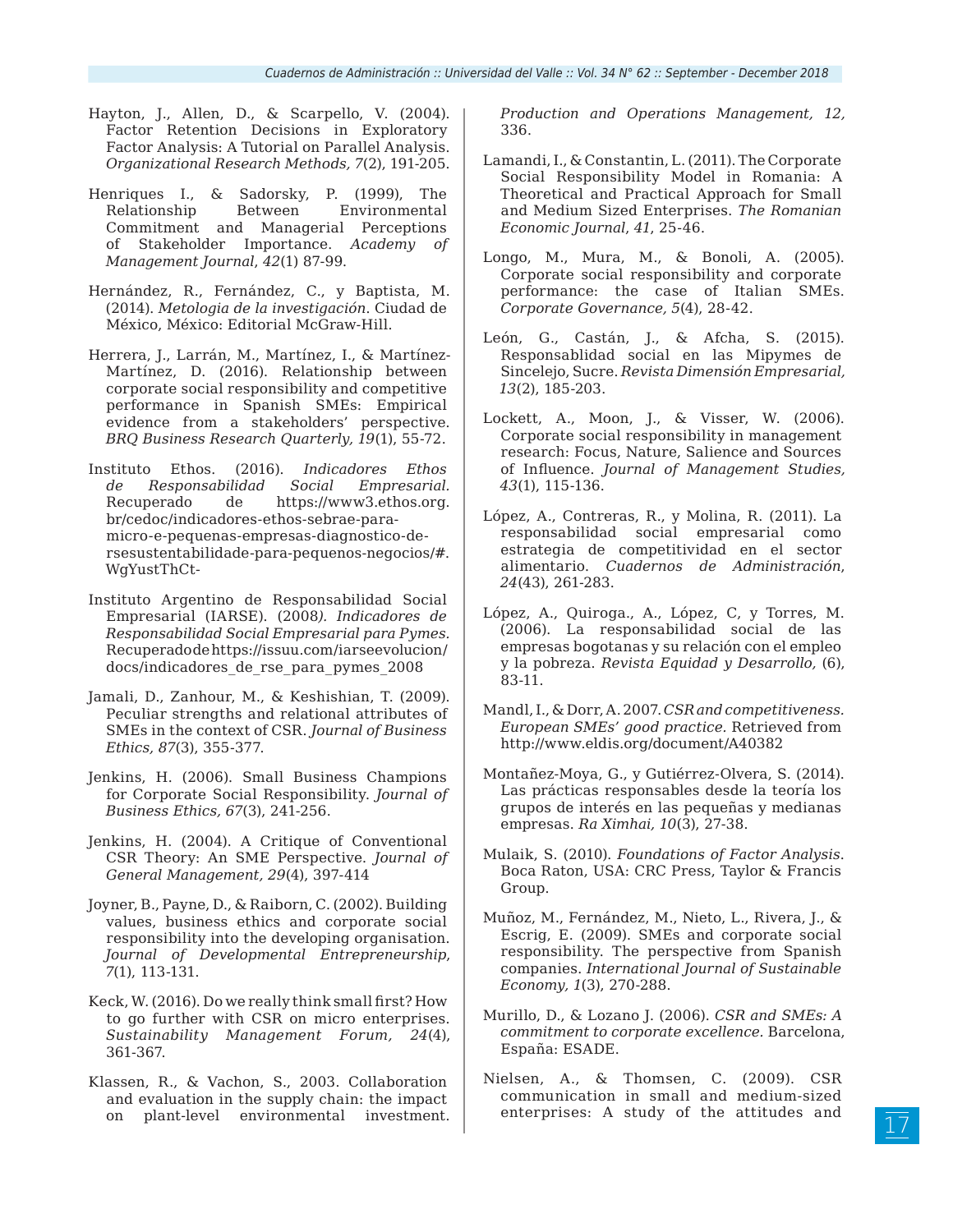beliefs of middle managers. *Corporate Communications: An International Journal, 14*(2), 176-189.

- Nejati, M., Amran, A., & Hazlina, N. (2014). Examining stakeholders' influence on environmental responsibility of micro, small and medium-sized enterprises and its outcomes. *Management Decisión*, *52*(10), 2021-2043.
- Nucci, A., & Bates, T. (1990). An Analysis of Small Business Size and Rate of Discontinuance. *Journal of Small Business Management, 27*(4), 1-7.
- Perrini, F. (2006). SMEs and CSR theory: Evidence and implications from an Italian perspective. *Journal of Business Ethics, 67*(3), 305-316.
- Perrini, F., Russo, A., & Tencati, A. (2007). CSR Strategies of SMEs and Large Firms. Evidence from Italy. *Journal of Business Ethics, 74*(3), 285.
- Pearson, K. (1901). On Lines and Planes of Closest Fit to Systems of Points in Space. *Philosophical Magazine, 2*(6).
- Petts, J., Herd, A., Gerrard, S., & Horne, C. (1999). The Climate and Culture of Environmental compliance within SMEs. *Business Strategy and the Environment, 8*, 14-30.
- Porter, M., & Kramer, M. (2006). Strategy and society: The link between competitive advantage and corporate social responsibility. *Harvard Business Review*, *84*(12), 78-92.
- Quazi, A., & O'Brien, D. (2000). An Empirical Test of a Cross-National Model of Corporate Social Responsibility. *Journal of Business Ethics, 25*(1), 33-51.
- Quinn, J. (1997). Personal ethics and business ethics: The ethical attitudes of owner/managers of small business. *Journal of Business Ethics, 16*(2), 119-127.
- Ramírez, L., y Rivera, D. (2012). *La responsabilidad social empresarial con enfoque ambiental en las medianas y grandes empresas del municipio de Villavicencio.* Recuperado de https://core.ac.uk/ download/pdf/6756931.pdf
- Rivera, H., & Malaver, M. (2011). *La organización: los Stakeholders y la responsabilidad social* (pp. 1-34). Recuperado de http://www.urosario. edu.co/urosario\_files/a0/a019d4bc-3670-4966- 881c-ccaabf47d85c.pdf
- Russo, A., & Perrini, F. (2010). Formal vs. informal CSR strategies: Evidence from Italian micro, small, medium-sized, and large firms. *Journal of Business Ethics*, *85*, 339-353.
- Russo, A., & Tencati, A. (2009). Formal vs. Informal CSR Strategies: Evidence from Italian Micro, Small, Medium-sized, and Large Firms. *Journal of Business Ethics, 85*(2), 339-353.
- Revell, A., & Blackburn, R. (2005). The Business Case for Sustainability? An Examination of Small Firms in the UK's Construction and Restaurant Sector. *Business Strategy and the Environment.*  Retrieved from http://www3.interscience.wiley. com/cgi-bin/jissue/110431545
- Sanclemente, J. (2015). La responsabilidad social empresarial de los pequeños distribuidores minoristas. C*lío América, 9*(17), 42-56.
- Salzmann, O., Ionescu-Somers, A., & Steger, U. (2005). The Business Case for Corporate Sustainability: Literature Review and Research Options. *European Management Journal, 23*(1), 27-36.
- Schaper, M., & Savery, I. (2004). Entrepreneurship and philanthropy: the case of small Australian firms. *Journal of Development Entrepreneurship, 9(*3), 23-50.
- Spence, J. (1999). Does size matter? The state of the art in small business ethics. *Business Ethics: A European Review, 8(*3), 163-174.
- Spence, L., & Lozano, F. (2000). Communicating about Ethics with Small Firms: Experiences from the UK and Spain. *Journal of Business Ethics, 27*(1), 43-53.
- Spence, L., & Rutherfoord, R. (2001). Social responsibility, profit maximisation and the small firm owner-manager. *Journal of Small Business and Enterprise Development, 8*(2), 126-139.
- Spence, L. (2016). Small Business Social Responsibility: Expanding Core CSR Theory. *Business & Society, 55*(1), 23-55.
- Sweeney, L. (2007). *Corporate Social Responsibility in Ireland: barriers and opportunities experienced by SMEs when undertaking CSR.* Dublin, Ireland: Dublin Institute of Technology.
- Simpson, M., Taylor, N., & Barker, K. (2004). Environmental responsibility in SMEs: does it deliver competitive advantage? *Business Strategy and the Environment*, (13), 156-171.
- Spearman, C. (1904). General Intelligence Objectively Determined and Measured. *American Journal of Psycology, 15,* (2), 201-293
- Sriramesh, K., Wee, C. N., Ting, S. T., & Wanyin, L. (2007). *Corporate social responsibility and public relations: Perceptions and practices*